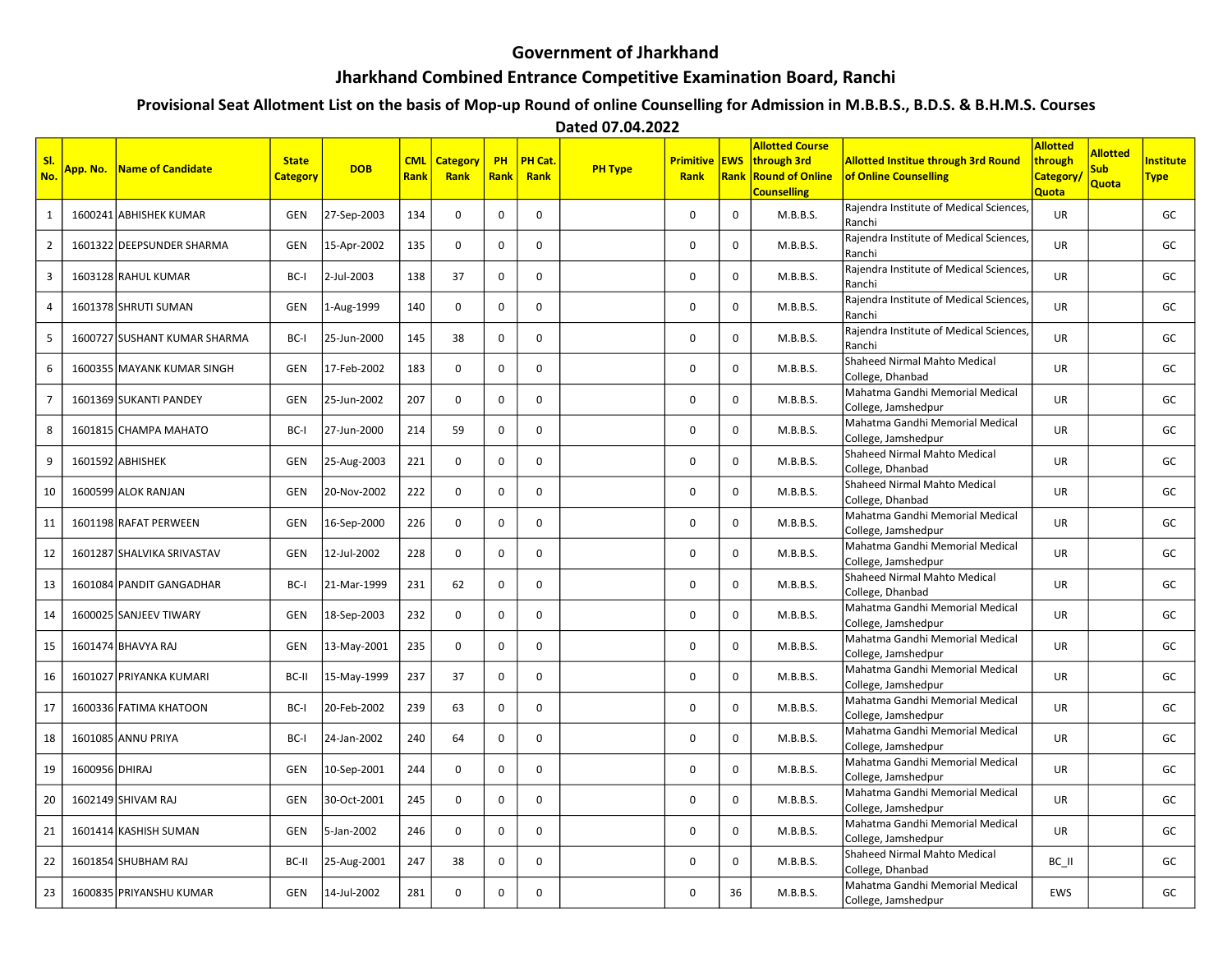| SI.<br>No. |                | <b>App. No. Name of Candidate</b> | <b>State</b><br><b>Category</b> | <b>DOB</b>  | <b>CML</b><br><b>Rank</b> | <b>Category</b><br>Rank | <b>PH</b><br><b>Rank</b> | PH Cat.<br>Rank | <b>PH Type</b> | <b>Primitive EWS</b><br><b>Rank</b> |              | <b>Allotted Course</b><br>through 3rd<br><b>Rank Round of Online</b><br><b>Counselling</b> | <b>Allotted Institue through 3rd Round</b><br>of Online Counselling | <b>Allotted</b><br>through<br><b>Category</b><br>Quota | <b>Allotted</b><br><b>Sub</b><br><b>Quota</b> | nstitute<br><b>Type</b> |
|------------|----------------|-----------------------------------|---------------------------------|-------------|---------------------------|-------------------------|--------------------------|-----------------|----------------|-------------------------------------|--------------|--------------------------------------------------------------------------------------------|---------------------------------------------------------------------|--------------------------------------------------------|-----------------------------------------------|-------------------------|
| 24         |                | 1602160 NEHA GUPTA                | BC-I                            | 31-Oct-2002 | 286                       | 71                      | 0                        | 0               |                | 0                                   | 0            | M.B.B.S.                                                                                   | Sheikh Bhikhari Medical College,<br>Hazaribagh                      | UR                                                     |                                               | GC                      |
| 25         |                | 1600068 SWETA SINHA               | GEN                             | 28-Jan-2002 | 290                       | 0                       | 0                        | 0               |                | 0                                   | $\mathbf 0$  | M.B.B.S.                                                                                   | Sheikh Bhikhari Medical College,<br>Hazaribagh                      | UR                                                     |                                               | GC                      |
| 26         |                | 1601117 VENU VITTHAL PATANJALI    | GEN                             | 23-Jan-2003 | 294                       | $\mathbf 0$             | 0                        | 0               |                | 0                                   | 0            | M.B.B.S.                                                                                   | Sheikh Bhikhari Medical College,<br>Hazaribagh                      | UR                                                     |                                               | GC                      |
| 27         |                | 1604114 ADITI SINGH               | GEN                             | 23-Jun-2002 | 311                       | 0                       |                          | $\mathbf 0$     |                | 0                                   |              | M.B.B.S.                                                                                   | Phulo-Jhano Medical College, Dumka                                  | UR                                                     |                                               | GC                      |
| 28         |                | 1604040 GAUTAM KUMAR SAGAR        | GEN                             | 14-Oct-2001 | 329                       | $\mathbf 0$             |                          | $\mathsf{o}$    |                | 0                                   |              | M.B.B.S.                                                                                   | Sheikh Bhikhari Medical College,<br>Hazaribagh                      | UR                                                     |                                               | GC                      |
| 29         |                | 1600391 HONEY GUPTA               | BC-II                           | 18-Aug-1998 | 332                       | 54                      | 0                        | $\mathbf 0$     |                | 0                                   | 0            | M.B.B.S.                                                                                   | Sheikh Bhikhari Medical College,<br>Hazaribagh                      | UR                                                     |                                               | GC                      |
| 30         |                | 1601460 RAHUL KUMAR               | GEN                             | 1-Jul-2001  | 335                       | $\mathbf 0$             | 0                        | 0               |                | 0                                   | 0            | M.B.B.S.                                                                                   | Sheikh Bhikhari Medical College,<br>Hazaribagh                      | UR                                                     |                                               | GC                      |
| 31         |                | 1601526 DEEPAK KUMAR RANA         | BC-I                            | 30-Mar-1999 | 343                       | 90                      | 0                        | 0               |                | 0                                   | 0            | M.B.B.S.                                                                                   | Sheikh Bhikhari Medical College,<br>Hazaribagh                      | UR                                                     |                                               | GC                      |
| 32         |                | 1602052 SHRUTI GUPTA              | BC-II                           | 21-Feb-2002 | 344                       | 56                      | 0                        | $\mathbf 0$     |                | 0                                   | 0            | M.B.B.S.                                                                                   | Sheikh Bhikhari Medical College,<br>Hazaribagh                      | UR                                                     |                                               | GC                      |
| 33         |                | 1601783 SHRISHTI RANJAN           | BC-II                           | 15-Mar-2000 | 347                       | 57                      | 0                        | $\mathbf 0$     |                | 0                                   | $\mathbf 0$  | M.B.B.S.                                                                                   | Sheikh Bhikhari Medical College,<br>Hazaribagh                      | <b>UR</b>                                              |                                               | GC                      |
| 34         |                | 1600748 ARJUN MAHATO              | BC-I                            | 2-Apr-2001  | 351                       | 92                      | 0                        | $\mathbf 0$     |                | 0                                   | 0            | M.B.B.S.                                                                                   | Sheikh Bhikhari Medical College,<br>Hazaribagh                      | UR                                                     |                                               | GC                      |
| 35         |                | 1600234 SPANDAN BHATTACHARJEE     | GEN                             | 30-Aug-2001 | 355                       | 0                       | 0                        | 0               |                | 0                                   | 0            | M.B.B.S.                                                                                   | Sheikh Bhikhari Medical College,<br>Hazaribagh                      | UR                                                     |                                               | GC                      |
| 36         |                | 1600738 ANUSHKA YAMINI            | GEN                             | 17-Aug-2002 | 367                       | $\mathbf 0$             | 0                        | $\mathbf 0$     |                | 0                                   | 0            | M.B.B.S.                                                                                   | Sheikh Bhikhari Medical College,<br>Hazaribagh                      | UR                                                     |                                               | GC                      |
| 37         |                | 1600539 SHASHANK MODI             | GEN                             | 7-Nov-2002  | 382                       | 0                       | 0                        | $\mathbf 0$     |                | 0                                   | 0            | M.B.B.S.                                                                                   | Sheikh Bhikhari Medical College,<br>Hazaribagh                      | UR                                                     |                                               | GC                      |
| 38         |                | 1603480 LALIT KUMAR               | <b>GEN</b>                      | 25-Feb-1996 | 390                       | $\mathbf 0$             | 0                        | 0               |                | 0                                   | $\mathbf 0$  | M.B.B.S.                                                                                   | Sheikh Bhikhari Medical College,<br>Hazaribagh                      | UR                                                     |                                               | GC                      |
| 39         |                | 1600856 SHASHWAT                  | GEN                             | 2-May-2001  | 402                       | $\mathbf 0$             | 0                        | $\mathbf 0$     |                | 0                                   | 0            | M.B.B.S.                                                                                   | Sheikh Bhikhari Medical College,<br>Hazaribagh                      | UR                                                     |                                               | GC                      |
| 40         |                | 1600887 NITISH KUMAR              | BC-II                           | 9-Mar-2000  | 403                       | 72                      | 0                        | 0               |                | 0                                   | 0            | M.B.B.S.                                                                                   | Sheikh Bhikhari Medical College,<br>Hazaribagh                      | UR                                                     |                                               | GC                      |
| 41         |                | 1600260 SURUCHI GOYAL             | BC-II                           | 28-Aug-1999 | 408                       | 74                      | 0                        | 0               |                | 0                                   | 0            | M.B.B.S.                                                                                   | Mednirai Medical College, Palamu                                    | UR                                                     |                                               | GC                      |
| 42         |                | 1602597 SAHRUL AZAM KHAN          | GEN                             | 3-Dec-2000  | 409                       | $\mathbf 0$             | 0                        | $\mathbf 0$     |                | 0                                   | $\mathbf 0$  | M.B.B.S.                                                                                   | Sheikh Bhikhari Medical College,<br>Hazaribagh                      | UR                                                     |                                               | GC                      |
| 43         |                | 1602312 SHREE PRIYADARSHINI       | GEN                             | 3-Aug-1999  | 414                       | $\mathbf 0$             | 0                        | $\mathbf 0$     |                | 0                                   | 57           | M.B.B.S.                                                                                   | Sheikh Bhikhari Medical College,<br>Hazaribagh                      | <b>EWS</b>                                             |                                               | GC                      |
| 44         |                | 1600677 NANDITA                   | GEN                             | 5-Jul-2001  | 415                       | 0                       | 0                        | 0               |                | 0                                   | 0            | M.B.B.S.                                                                                   | Phulo-Jhano Medical College, Dumka                                  | UR                                                     |                                               | GC                      |
| 45         |                | 1604143 RIYA DUTTA                | GEN                             | 7-Jan-2002  | 418                       | $\mathbf 0$             |                          | 0               |                | 0                                   |              | M.B.B.S.                                                                                   | Phulo-Jhano Medical College, Dumka                                  | UR                                                     |                                               | GC                      |
| 46         |                | 1604066 SHRUTI SINGH              | GEN                             | 22-Mar-1998 | 419                       | $\mathsf{O}$            |                          | $\mathsf{o}$    |                | 0                                   |              | M.B.B.S.                                                                                   | Phulo-Jhano Medical College, Dumka                                  | UR                                                     |                                               | GC                      |
| 47         | 1603647 SHRUTI |                                   | GEN                             | 21-Mar-2003 | 420                       | $\mathbf 0$             | 0                        | $\mathsf{o}$    |                | 0                                   | 0            | M.B.B.S.                                                                                   | Phulo-Jhano Medical College, Dumka                                  | UR                                                     |                                               | GC                      |
| 48         |                | 1602418 RANJEET KUMAR YADAV       | BC-II                           | 15-Oct-1999 | 421                       | 75                      | 0                        | $\mathbf 0$     |                | 0                                   | $\mathsf{O}$ | M.B.B.S.                                                                                   | Phulo-Jhano Medical College, Dumka                                  | UR                                                     |                                               | GC                      |
| 49         |                | 1600362 SABAHAT ANZAR             | BC-I                            | 30-Jul-2001 | 422                       | 107                     | 0                        | 0               |                | 0                                   | 0            | M.B.B.S.                                                                                   | Phulo-Jhano Medical College, Dumka                                  | UR                                                     |                                               | GC                      |
| 50         |                | 1602056 MD FIRDOS ALAM            | BC-I                            | 14-Jan-2000 | 423                       | 108                     | 0                        | 0               |                | 0                                   | 0            | M.B.B.S.                                                                                   | Phulo-Jhano Medical College, Dumka                                  | UR                                                     |                                               | GC                      |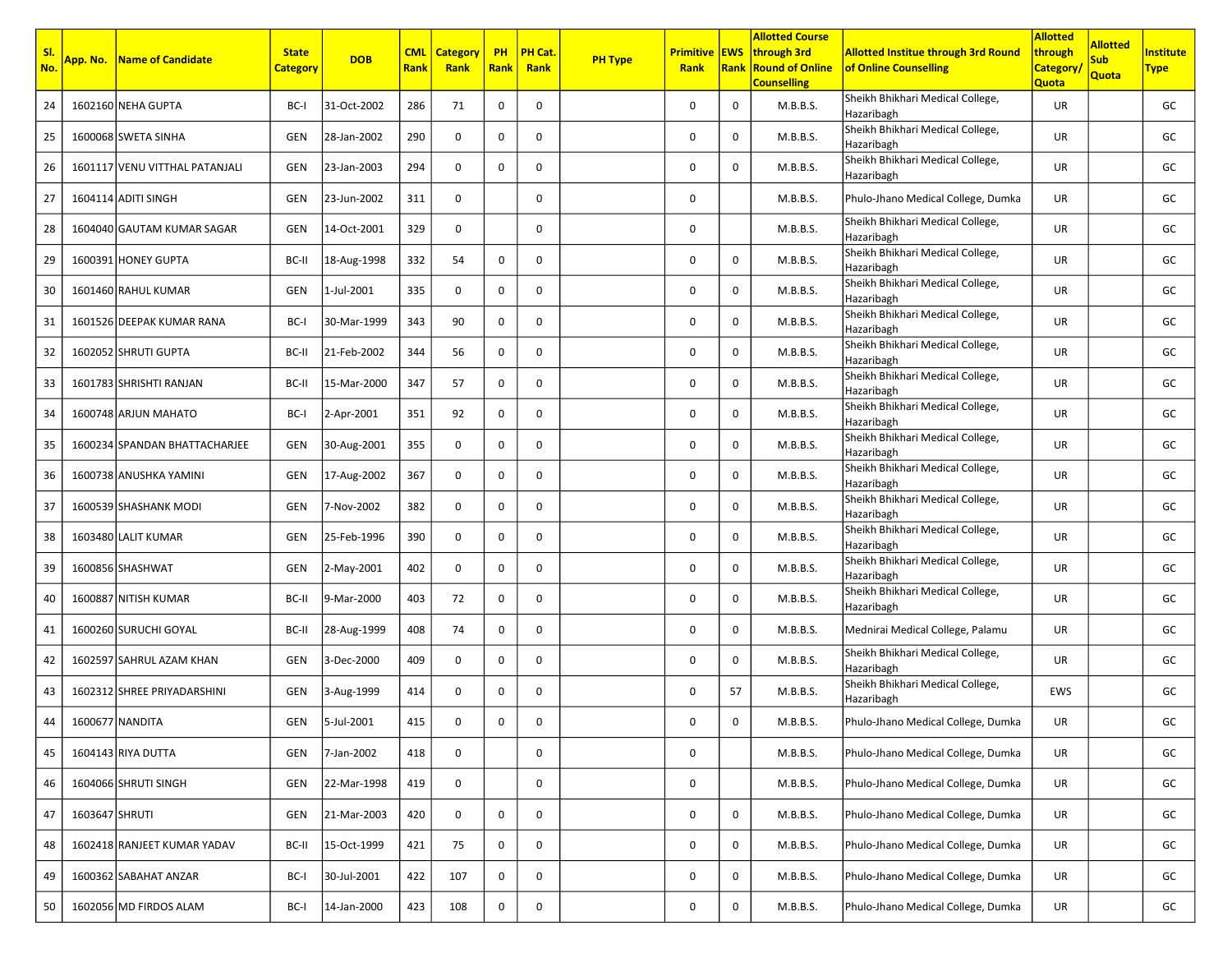| SI.<br>No. | App. No. | <b>Name of Candidate</b>     | <b>State</b><br><b>Category</b> | <b>DOB</b>  | <b>CML</b><br><b>Rank</b> | <b>Category</b><br>Rank | <b>PH</b><br>Rank | <b>PH Cat</b><br>Rank | <b>PH Type</b> | <b>Primitive EWS</b><br>Rank | Rank        | <b>Allotted Course</b><br>through 3rd<br><b>Round of Online</b><br><b>Counselling</b> | <b>Allotted Institue through 3rd Round</b><br>of Online Counselling    | <b>Allotted</b><br>through<br><b>Category</b><br>Quota | <b>Allotted</b><br><b>Sub</b><br>Quota | <b>Institute</b><br><b>Type</b> |
|------------|----------|------------------------------|---------------------------------|-------------|---------------------------|-------------------------|-------------------|-----------------------|----------------|------------------------------|-------------|---------------------------------------------------------------------------------------|------------------------------------------------------------------------|--------------------------------------------------------|----------------------------------------|---------------------------------|
| 51         |          | 1602088 PRIYANKA KUMARI      | BC-II                           | 10-Sep-1999 | 424                       | 76                      | 0                 | 0                     |                | 0                            | 0           | M.B.B.S.                                                                              | Phulo-Jhano Medical College, Dumka                                     | BC II                                                  |                                        | GC                              |
| 52         |          | 1601388 MD SHAHBAZ RIZWI     | GEN                             | 20-Oct-2002 | 426                       | 0                       | 0                 | $\mathbf 0$           |                | 0                            | $\mathbf 0$ | M.B.B.S.                                                                              | Mednirai Medical College, Palamu                                       | UR                                                     |                                        | GC                              |
| 53         |          | 1601759 ABHISHEK SAH         | BC-II                           | 9-Jan-2003  | 427                       | 77                      | 0                 | 0                     |                | 0                            | 0           | M.B.B.S.                                                                              | Mednirai Medical College, Palamu                                       | UR                                                     |                                        | GC                              |
| 54         |          | 1600570 ADITYA SINGH         | GEN                             | 30-Sep-2003 | 435                       | 0                       | 0                 | 0                     |                | 0                            | 0           | M.B.B.S.                                                                              | Mednirai Medical College, Palamu                                       | UR                                                     |                                        | GC                              |
| 55         |          | 1601730 KETAN SINHA          | GEN                             | 8-Oct-2002  | 436                       | 0                       | 0                 | 0                     |                | 0                            | $\mathbf 0$ | M.B.B.S.                                                                              | Mednirai Medical College, Palamu                                       | UR                                                     |                                        | GC                              |
| 56         |          | 1600865 SHUBHAM KUMAR        | BC-I                            | 22-Jan-2001 | 438                       | 110                     | 0                 | 0                     |                | $\mathbf 0$                  | 0           | M.B.B.S.                                                                              | Phulo-Jhano Medical College, Dumka                                     | $BC_$                                                  |                                        | GC                              |
| 57         |          | 1600157 PRIYVRAT MOURYA      | GEN                             | 31-Mar-2001 | 441                       | 0                       | $\mathbf 0$       | 0                     |                | 0                            | $\mathbf 0$ | M.B.B.S.                                                                              | Manipal Tata Medical College, Baridih,<br>Jamshedpur                   | UR                                                     |                                        | PC                              |
| 58         |          | 1601005 FATIMA ZOHRA         | GEN                             | 2-Jul-1999  | 445                       | 0                       | 0                 | 0                     |                | 0                            | 63          | M.B.B.S.                                                                              | Mednirai Medical College, Palamu                                       | EWS                                                    |                                        | GC                              |
| 59         |          | 1600755 SREYANK RANJAN SINGH | GEN                             | 12-Sep-1998 | 447                       | 0                       | 0                 | 0                     |                | 0                            | 65          | <b>B.D.S.</b>                                                                         | Dental Institute, Rajendra Institute of<br>Medical Sciences, Ranchi    | UR                                                     |                                        | GC                              |
| 60         |          | 1602138 KUMARI ANKITA        | <b>GEN</b>                      | 11-Nov-2000 | 453                       | 0                       | 0                 | 0                     |                | 0                            | 68          | <b>B.D.S.</b>                                                                         | Dental Institute, Rajendra Institute of<br>Medical Sciences, Ranchi    | UR                                                     |                                        | GC                              |
| 61         |          | 1600540 TEJASWI SINGH        | <b>GEN</b>                      | 15-Sep-2000 | 458                       | 0                       | 0                 | 0                     |                | 0                            | 0           | M.B.B.S.                                                                              | Manipal Tata Medical College, Baridih,<br>Jamshedpur                   | UR                                                     |                                        | PC                              |
| 62         |          | 1600067 ASHISH RANJAN        | <b>GEN</b>                      | 23-Nov-2001 | 460                       | 0                       | 0                 | 0                     |                | 0                            | 0           | <b>B.D.S.</b>                                                                         | Dental Institute, Rajendra Institute of<br>Medical Sciences, Ranchi    | UR                                                     |                                        | GC                              |
| 63         |          | 1600046 SALONI SHARMA        | <b>GEN</b>                      | 10-Jan-2001 | 462                       | 0                       | 0                 | 0                     |                | 0                            | 70          | <b>B.D.S.</b>                                                                         | Dental Institute, Rajendra Institute of<br>Medical Sciences, Ranchi    | UR                                                     |                                        | GC                              |
| 64         |          | 1602828 YASHASVEE            | GEN                             | 24-Dec-2002 | 474                       | $\mathbf 0$             | 0                 | 0                     |                | 0                            | 0           | M.B.B.S.                                                                              | Manipal Tata Medical College, Baridih,<br>Jamshedpur                   | UR                                                     |                                        | PC                              |
| 65         |          | 1600905 FAUZIA SULTAN        | BC-I                            | 4-Nov-1998  | 518                       | 132                     | 0                 | 0                     |                | 0                            | 0           | <b>B.D.S.</b>                                                                         | Dental Institute, Rajendra Institute of<br>Medical Sciences, Ranchi    | UR                                                     |                                        | GC                              |
| 66         |          | 1602855 SHUBHANGI VARSHNEY   | <b>GEN</b>                      | 30-Mar-2001 | 523                       | $\mathbf 0$             | 0                 | $\mathbf 0$           |                | 0                            | $\mathbf 0$ | <b>B.D.S.</b>                                                                         | Dental Institute, Rajendra Institute of<br>Medical Sciences, Ranchi    | UR                                                     |                                        | GC                              |
| 67         |          | 1602183 MEDHA PRIYADARSHINI  | GEN                             | 30-Apr-2001 | 525                       | 0                       | 0                 | 0                     |                | 0                            | 0           | <b>B.D.S.</b>                                                                         | Dental Institute, Rajendra Institute of<br>Medical Sciences, Ranchi    | <b>UR</b>                                              |                                        | GC                              |
| 68         |          | 1601137 SHIVAM SAURABH       | BC-II                           | 8-Jun-2002  | 527                       | 87                      | 0                 | 0                     |                | 0                            | 0           | <b>B.D.S.</b>                                                                         | Dental Institute, Rajendra Institute of<br>Medical Sciences, Ranchi    | UR                                                     |                                        | GC                              |
| 69         |          | 1601751 KUMKUM KUMARI        | BC-II                           | 2-Oct-2000  | 528                       | 88                      | 0                 | 0                     |                | 0                            | 0           | <b>B.D.S.</b>                                                                         | Dental Institute, Rajendra Institute of<br>Medical Sciences, Ranchi    | UR                                                     |                                        | GC                              |
| 70         |          | 1602200 ANUSHTHA JHA         | GEN                             | 2-Oct-2000  | 548                       | 0                       | 0                 | 0                     |                | 0                            | 0           | M.B.B.S.                                                                              | Manipal Tata Medical College, Baridih,<br>Jamshedpur                   | UR                                                     |                                        | PC                              |
| 71         |          | 1600931 RAHUL KUMAR SAW      | BC-I                            | 15-Jun-2001 | 555                       | 142                     | 0                 | 0                     |                | 0                            | 0           | M.B.B.S.                                                                              | Manipal Tata Medical College, Baridih,<br>Jamshedpur                   | $BC_$                                                  |                                        | PC                              |
| 72         |          | 1603143 RUPA KUMARI          | GEN                             | 1-Feb-2002  | 574                       | 0                       | 0                 | 0                     |                | 0                            | 0           | <b>B.H.M.S.</b>                                                                       | Government Homeopathic Medical<br>College & Hospital, Paraspani, Godda | UR                                                     |                                        | GC                              |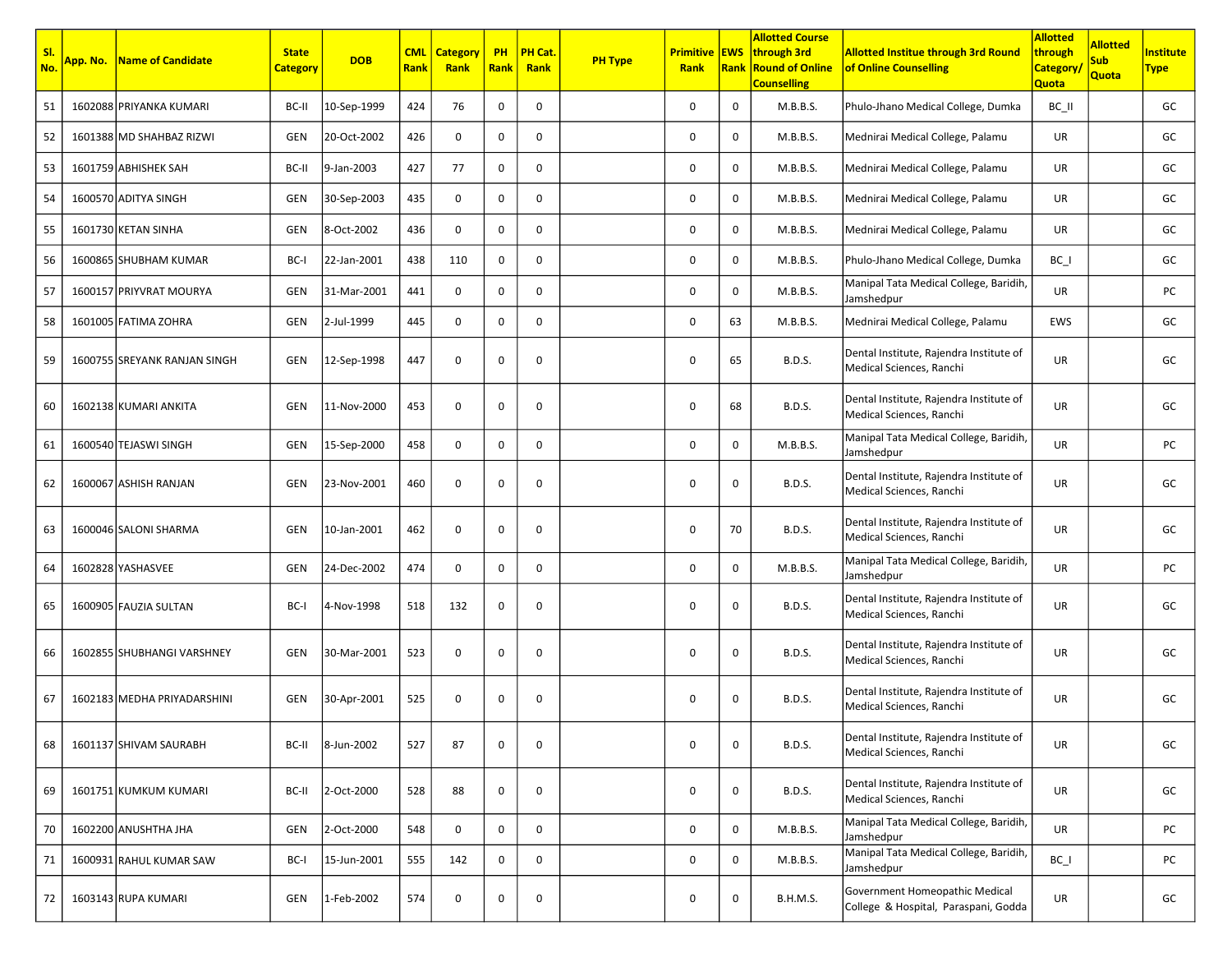| SI.<br>No. | App. No. l      | Name of Candidate           | <b>State</b><br><b>Category</b> | <b>DOB</b>  | <b>CML</b><br>Rank | <b>Category</b><br>Rank | <b>PH</b><br>Rank | PH Cat.<br>Rank | <b>PH Type</b> | <b>Primitive EWS</b><br>Rank | Rank        | <b>Allotted Course</b><br>through 3rd<br><b>Round of Online</b><br><b>Counselling</b> | <b>Allotted Institue through 3rd Round</b><br>of Online Counselling    | <b>Allotted</b><br>through<br><b>Category</b><br>Quota | <b>Allotted</b><br><b>Sub</b><br>Quota | <b>nstitute</b><br><b>Type</b> |
|------------|-----------------|-----------------------------|---------------------------------|-------------|--------------------|-------------------------|-------------------|-----------------|----------------|------------------------------|-------------|---------------------------------------------------------------------------------------|------------------------------------------------------------------------|--------------------------------------------------------|----------------------------------------|--------------------------------|
| 73         |                 | 1600461 PRITI KUMARI        | BC-II                           | 28-Jul-2003 | 622                | 105                     | 0                 | 0               |                | 0                            | $\mathbf 0$ | B.H.M.S.                                                                              | Government Homeopathic Medical<br>College & Hospital, Paraspani, Godda | UR                                                     |                                        | GC                             |
| 74         |                 | 1603420 ANJALI KUMARI       | BC-II                           | 7-Feb-2002  | 634                | 108                     | 0                 | 0               |                | $\mathbf 0$                  | $\mathbf 0$ | <b>B.H.M.S.</b>                                                                       | Government Homeopathic Medical<br>College & Hospital, Paraspani, Godda | UR                                                     |                                        | GC                             |
| 75         |                 | 1602292 PRIYANSHU KUMARI    | BC-I                            | 3-Nov-1999  | 639                | 155                     | 0                 | 0               |                | 0                            | $\mathbf 0$ | M.B.B.S.                                                                              | Laxmi Chandravansi Medical College &<br>Hospital, Bishrampur, Palamu   | UR                                                     |                                        | PC                             |
| 76         |                 | 1600868 SNEHAL BARNWAL      | GEN                             | 13-Feb-2002 | 640                | 0                       | $\mathbf 0$       | 0               |                | 0                            | 92          | <b>B.D.S.</b>                                                                         | Dental Institute, Rajendra Institute of<br>Medical Sciences, Ranchi    | EWS                                                    |                                        | GC                             |
| 77         |                 | 1600045 KIRAN KUMARI        | BC-I                            | 24-Jul-2002 | 644                | 157                     | 0                 | 0               |                | 0                            | 0           | <b>B.D.S.</b>                                                                         | Dental Institute, Rajendra Institute of<br>Medical Sciences, Ranchi    | $BC_$                                                  |                                        | GC                             |
| 78         |                 | 1600409 FATIMA BINT SAJID   | <b>GEN</b>                      | 16-Jun-2002 | 679                | 0                       | $\mathbf 0$       | 0               |                | 0                            | $\mathbf 0$ | M.B.B.S.                                                                              | Laxmi Chandravansi Medical College &<br>Hospital, Bishrampur, Palamu   | UR                                                     |                                        | PC                             |
| 79         |                 | 1602381 ANANT KUMAR         | BC-I                            | 1-Sep-2002  | 681                | 166                     | 0                 | $\mathbf 0$     |                | 0                            | $\mathbf 0$ | <b>B.D.S.</b>                                                                         | Dental Institute, Rajendra Institute of<br>Medical Sciences, Ranchi    | $BC_$                                                  |                                        | GC                             |
| 80         |                 | 1602552 SHALINI KUMARI      | BC-I                            | 2-Oct-2000  | 682                | 167                     | 0                 | 0               |                | 0                            | $\mathbf 0$ | <b>B.D.S.</b>                                                                         | Dental Institute, Rajendra Institute of<br>Medical Sciences, Ranchi    | $BC_$                                                  |                                        | GC                             |
| 81         |                 | 1600827 SHIVANI SHUBHAM     | BC-I                            | 13-Oct-2000 | 704                | 173                     | 0                 | 0               |                | 0                            | $\mathbf 0$ | <b>B.H.M.S.</b>                                                                       | Government Homeopathic Medical<br>College & Hospital, Paraspani, Godda | UR                                                     |                                        | GC                             |
| 82         |                 | 1601009 YASHI RAJ           | GEN                             | 15-Aug-2002 | 733                | 0                       | $\mathbf 0$       | 0               |                | 0                            | $\mathbf 0$ | <b>B.D.S.</b>                                                                         | Hazaribagh College of Dental Sciences<br>& Hospital, Hazaribagh        | UR                                                     |                                        | PC                             |
| 83         |                 | 1600637 SIDDHARTH DUUTA     | BC-I                            | 4-Oct-2001  | 790                | 201                     | 0                 | 0               |                | 0                            | $\mathbf 0$ | M.B.B.S.                                                                              | Laxmi Chandravansi Medical College &<br>Hospital, Bishrampur, Palamu   | UR                                                     |                                        | PC                             |
| 84         |                 | 1600259 RIYA KUMARI         | BC-I                            | 9-Oct-1999  | 829                | 212                     | 0                 | 0               |                | $\mathbf 0$                  | $\mathbf 0$ | <b>B.D.S.</b>                                                                         | Hazaribagh College of Dental Sciences<br>& Hospital, Hazaribagh        | UR                                                     |                                        | PC                             |
| 85         |                 | 1600631 SIMMI KUMARI        | BC-II                           | 27-Jul-2000 | 842                | 133                     | 0                 | 0               |                | 0                            | $\mathbf 0$ | <b>B.H.M.S.</b>                                                                       | Government Homeopathic Medical<br>College & Hospital, Paraspani, Godda | UR                                                     |                                        | GC                             |
| 86         |                 | 1600920 SOURAV KUMAR PANDEY | GEN                             | 11-Jul-1998 | 844                | 0                       | $\mathbf 0$       | 0               |                | 0                            | 116         | M.B.B.S.                                                                              | Laxmi Chandravansi Medical College &<br>Hospital, Bishrampur, Palamu   | UR                                                     |                                        | PC                             |
| 87         |                 | 1601838 ISHA SINGH          | GEN                             | 15-Sep-2002 | 857                | 0                       |                   | 0               |                | 0                            | 118         | B.H.M.S.                                                                              | Government Homeopathic Medical<br>College & Hospital, Paraspani, Godda | UR                                                     |                                        | GC                             |
| 88         |                 | 1601091 MOHAMMAD ALI        | BC-I                            | 22-Oct-1999 | 873                | 228                     | 0                 | 0               |                | 0                            | $\mathbf 0$ | B.H.M.S.                                                                              | Government Homeopathic Medical<br>College & Hospital, Paraspani, Godda | UR                                                     |                                        | GC                             |
| 89         | 1600556 RISHIKA |                             | GEN                             | 16-Sep-2002 | 894                | $\mathbf 0$             | 0                 | 0               |                | 0                            | 122         | M.B.B.S.                                                                              | Laxmi Chandravansi Medical College &<br>Hospital, Bishrampur, Palamu   | UR                                                     |                                        | PC                             |
| 90         |                 | 1602534 PARUL SHREE         | GEN                             | 22-Jun-1995 | 913                | 0                       | 0                 | 0               |                | $\mathbf 0$                  | $\mathbf 0$ | M.B.B.S.                                                                              | Laxmi Chandravansi Medical College &<br>Hospital, Bishrampur, Palamu   | UR                                                     |                                        | PC                             |
| 91         |                 | 1603632 SHRISTY PRIYA       | BC-II                           | 24-Jan-2001 | 934                | 145                     | 0                 | $\mathbf 0$     |                | $\mathbf 0$                  | $\mathbf 0$ | <b>B.D.S.</b>                                                                         | Awadh Dental College & Hospital,<br>Danga, Bhilai Phari, Jamshedpur    | UR                                                     |                                        | PC                             |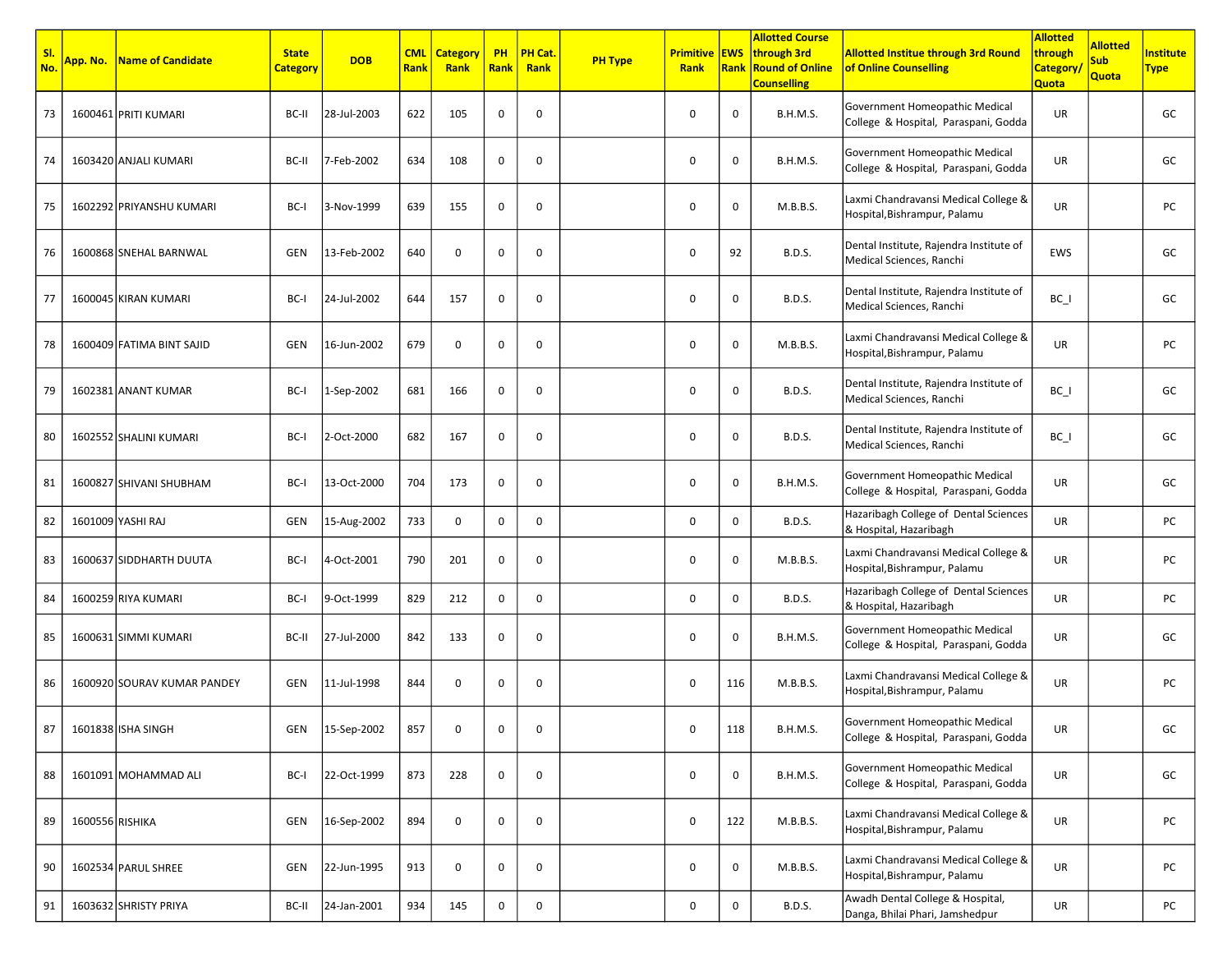| SI.<br>No. | App. No.      | Name of Candidate             | <b>State</b><br><b>Category</b> | <b>DOB</b>  | <b>CML</b><br>Rank | <b>Category</b><br>Rank | <b>PH</b><br><b>Rank</b> | PH Cat.<br>Rank | <b>PH Type</b> | <b>Primitive EWS</b><br>Rank | Rank        | <b>Allotted Course</b><br>through 3rd<br><b>Round of Online</b><br><b>Counselling</b> | <b>Allotted Institue through 3rd Round</b><br>of Online Counselling    | <b>Allotted</b><br>through<br><b>Category</b><br><b>Quota</b> | <b>Allotted</b><br><b>Sub</b><br>Quota | Institute<br><b>Type</b> |
|------------|---------------|-------------------------------|---------------------------------|-------------|--------------------|-------------------------|--------------------------|-----------------|----------------|------------------------------|-------------|---------------------------------------------------------------------------------------|------------------------------------------------------------------------|---------------------------------------------------------------|----------------------------------------|--------------------------|
| 92         |               | 1601219 SANDHYA KUMARI        | BC-I                            | 7-Apr-2001  | 962                | 251                     | 0                        | 0               |                | 0                            | 0           | <b>B.H.M.S.</b>                                                                       | Government Homeopathic Medical<br>College & Hospital, Paraspani, Godda | UR                                                            |                                        | GC                       |
| 93         |               | 1601728 SUMAIYA HASHIM ANSARI | BC-I                            | 25-Jun-2000 | 1031               | 267                     | 0                        | 0               |                | $\mathbf 0$                  | $\mathbf 0$ | M.B.B.S.                                                                              | Laxmi Chandravansi Medical College &<br>Hospital, Bishrampur, Palamu   | UR                                                            |                                        | PC                       |
| 94         |               | 1601538 ADITI PRIYA           | BC-I                            | 17-Feb-2001 | 1066               | 274                     | 0                        | 0               |                | 0                            | 0           | M.B.B.S.                                                                              | Laxmi Chandravansi Medical College &<br>Hospital, Bishrampur, Palamu   | UR                                                            |                                        | PC                       |
| 95         |               | 1600390 JAYSHREE              | BC-I                            | 11-Dec-2003 | 1164               | 300                     | 0                        | 0               |                | $\mathbf 0$                  | 0           | <b>B.H.M.S.</b>                                                                       | Government Homeopathic Medical<br>College & Hospital, Paraspani, Godda | UR                                                            |                                        | GC                       |
| 96         |               | 1600408 AMISHA KUMARI         | GEN                             | 16-Sep-2001 | 1243               | $\mathbf 0$             | 0                        | 0               |                | 0                            | 157         | <b>B.H.M.S.</b>                                                                       | Government Homeopathic Medical<br>College & Hospital, Paraspani, Godda | UR                                                            |                                        | GC                       |
| 97         |               | 1600629 MD SHAHABUDDIN ANSARI | BC-I                            | 6-Dec-1992  | 1264               | 326                     | 0                        | $\mathbf 0$     |                | $\mathbf 0$                  | $\mathbf 0$ | <b>B.H.M.S.</b>                                                                       | Government Homeopathic Medical<br>College & Hospital, Paraspani, Godda | UR                                                            |                                        | GC                       |
| 98         |               | 1603349 ABHISHEK RANJAN       | GEN                             | 9-Jan-2003  | 1266               | 0                       | 0                        | 0               |                | $\mathbf 0$                  | 0           | <b>B.D.S.</b>                                                                         | Hazaribagh College of Dental Sciences<br>& Hospital, Hazaribagh        | UR                                                            |                                        | PC                       |
| 99         |               | 1601052 BINAY KUMAR MODAK     | BC-I                            | 2-Aug-2000  | 1267               | 328                     | 0                        | 0               |                | 0                            | 0           | <b>B.H.M.S.</b>                                                                       | Government Homeopathic Medical<br>College & Hospital, Paraspani, Godda | UR                                                            |                                        | GC                       |
| 100        | 1603318 NIDHI |                               | BC-II                           | 26-Apr-2001 | 1293               | 192                     | 0                        | 0               |                | $\mathbf 0$                  | $\mathbf 0$ | <b>B.H.M.S.</b>                                                                       | Government Homeopathic Medical<br>College & Hospital, Paraspani, Godda | UR                                                            |                                        | GC                       |
| 101        |               | 1601336 RUCHI GUPTA           | GEN                             | 3-Mar-2000  | 1295               | 0                       | 0                        | 0               |                | $\mathbf 0$                  | 0           | <b>B.H.M.S.</b>                                                                       | Government Homeopathic Medical<br>College & Hospital, Paraspani, Godda | UR                                                            |                                        | GC                       |
| 102        |               | 1602163 NAINA SRIVASTAVA      | GEN                             | 4-May-1999  | 1306               | $\mathbf 0$             | $\mathbf 0$              | 0               |                | $\mathbf 0$                  | 0           | <b>B.D.S.</b>                                                                         | Hazaribagh College of Dental Sciences<br>& Hospital, Hazaribagh        | UR                                                            |                                        | PC                       |
| 103        |               | 1601389 VANSHIKA SINGH        | GEN                             | 4-Nov-1999  | 1345               | 0                       | 0                        | 0               |                | $\mathbf 0$                  | 0           | <b>B.H.M.S.</b>                                                                       | Government Homeopathic Medical<br>College & Hospital, Paraspani, Godda | UR                                                            |                                        | GC                       |
| 104        |               | 1600772 MAHIMA PRASAD         | BC-I                            | 7-Nov-2000  | 1357               | 348                     | 0                        | 0               |                | 0                            | 0           | M.B.B.S.                                                                              | Laxmi Chandravansi Medical College &<br>Hospital, Bishrampur, Palamu   | $BC_$                                                         |                                        | PC                       |
| 105        |               | 1600285 SABA SAMI             | BC-II                           | 6-Aug-2000  | 1359               | 195                     | 0                        | 0               |                | $\mathbf 0$                  | $\mathbf 0$ | <b>B.H.M.S.</b>                                                                       | Government Homeopathic Medical<br>College & Hospital, Paraspani, Godda | UR                                                            |                                        | GC                       |
| 106        |               | 1604205 SHREYA KUMARI         | GEN                             | 5-Apr-1998  | 1361               |                         |                          | $\cup$          |                | 0                            |             | B.H.M.S.                                                                              | Government Homeopathic Medical<br>College & Hospital, Paraspani, Godda | UR                                                            |                                        | GC                       |
| 107        |               | 1601535 MUSARRAT KHATOON      | BC-I                            | 27-Dec-2003 | 1368               | 351                     | 0                        | 0               |                | 0                            | 0           | M.B.B.S.                                                                              | Laxmi Chandravansi Medical College &<br>Hospital, Bishrampur, Palamu   | $BC_$                                                         |                                        | PC                       |
| 108        |               | 1602487 CHIRAG SANKRITYAN     | GEN                             | 31-Jan-2002 | 1384               | 0                       | 0                        | 0               |                | 0                            | 173         | M.B.B.S.                                                                              | Laxmi Chandravansi Medical College &<br>Hospital, Bishrampur, Palamu   | EWS                                                           |                                        | PC                       |
| 109        |               | 1603562 SANDEEPA MAHTO        | BC-I                            | 29-Apr-1998 | 1393               | 355                     | 0                        | 0               |                | $\mathbf 0$                  | $\mathbf 0$ | <b>B.H.M.S.</b>                                                                       | Government Homeopathic Medical<br>College & Hospital, Paraspani, Godda | UR                                                            |                                        | GC                       |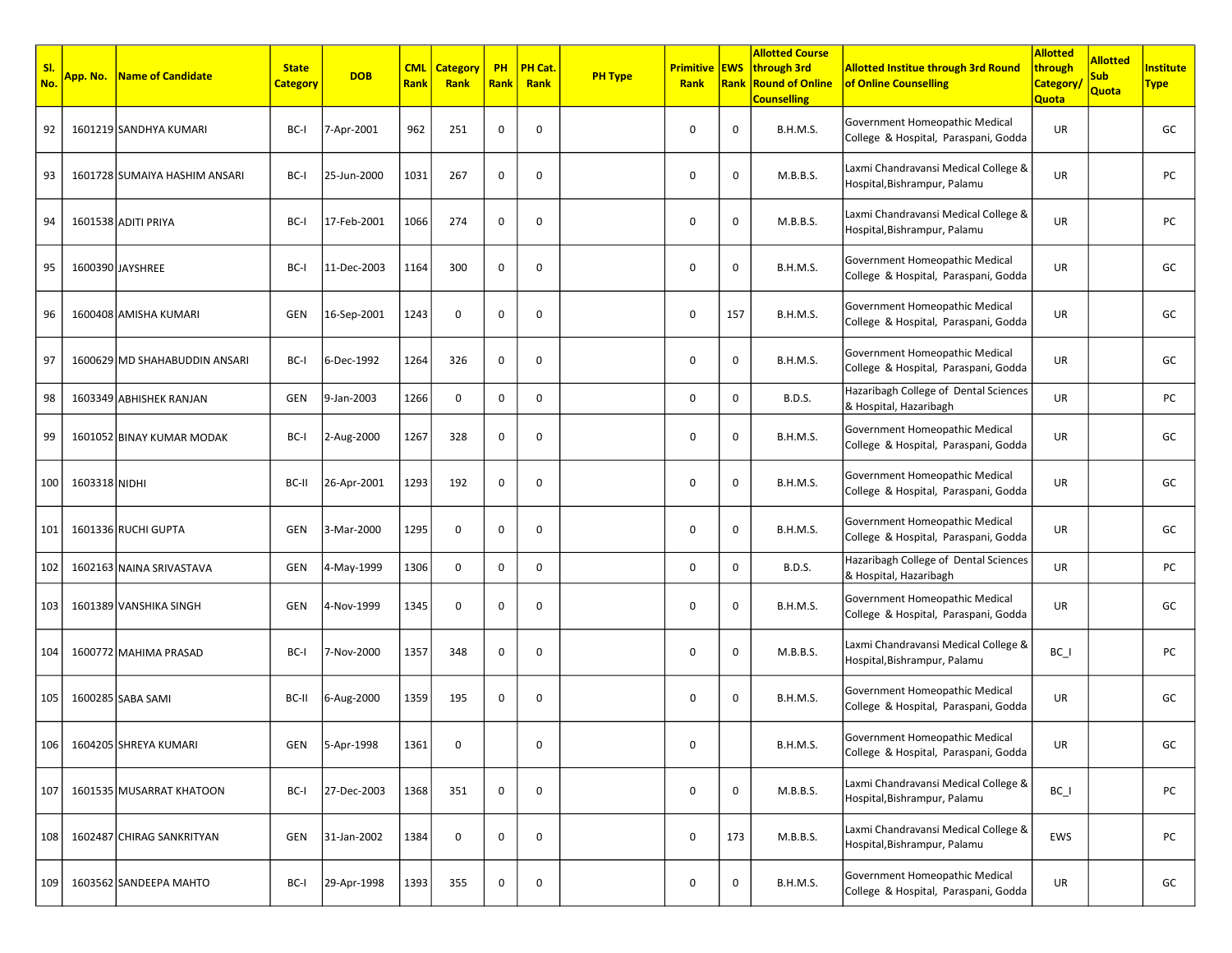| SI.<br>No. | App. No. | Name of Candidate               | <b>State</b><br><b>Category</b> | <b>DOB</b>  | <b>CML</b><br>Rank | <b>Category</b><br>Rank | <b>PH</b><br><b>Rank</b> | PH Cat.<br>Rank | <b>PH Type</b> | <b>Primitive EWS</b><br>Rank | <b>Rank</b> | <b>Allotted Course</b><br>through 3rd<br><b>Round of Online</b><br><b>Counselling</b> | <b>Allotted Institue through 3rd Round</b><br>of Online Counselling    | <b>Allotted</b><br>through<br><b>Category</b><br>Quota | <b>Allotted</b><br><b>Sub</b><br>Quota | <b>nstitute</b><br><b>Type</b> |
|------------|----------|---------------------------------|---------------------------------|-------------|--------------------|-------------------------|--------------------------|-----------------|----------------|------------------------------|-------------|---------------------------------------------------------------------------------------|------------------------------------------------------------------------|--------------------------------------------------------|----------------------------------------|--------------------------------|
| 110        |          | 1603328 AMISHA JOJO             | GEN                             | 21-Jul-2002 | 1403               | 0                       | 0                        | 0               |                | 0                            | $\mathbf 0$ | B.H.M.S.                                                                              | Government Homeopathic Medical<br>College & Hospital, Paraspani, Godda | UR                                                     |                                        | GC                             |
| 111        |          | 1600141 ANSHIKA SRIVASTAVA      | GEN                             | 1-Jun-2002  | 1423               | 0                       | 0                        | 0               |                | 0                            | 176         | <b>B.H.M.S.</b>                                                                       | Government Homeopathic Medical<br>College & Hospital, Paraspani, Godda | UR                                                     |                                        | GC                             |
| 112        |          | 1603824 NAZIA AFREEN            | GEN                             | 23-Sep-2000 | 1438               | $\mathbf 0$             | 0                        | 0               |                | 0                            | $\mathbf 0$ | <b>B.H.M.S.</b>                                                                       | Government Homeopathic Medical<br>College & Hospital, Paraspani, Godda | UR                                                     |                                        | GC                             |
| 113        |          | 1602003 ISHRAT ARA              | BC-I                            | 10-Apr-2003 | 1449               | 366                     | 0                        | 0               |                | 0                            | $\mathbf 0$ | B.H.M.S.                                                                              | Government Homeopathic Medical<br>College & Hospital, Paraspani, Godda | $BC_$                                                  |                                        | GC                             |
| 114        |          | 1602485 KRISH MEHTA             | BC-II                           | 4-Sep-2002  | 1456               | 206                     | 0                        | 0               |                | 0                            | $\mathbf 0$ | M.B.B.S.                                                                              | Laxmi Chandravansi Medical College &<br>Hospital, Bishrampur, Palamu   | BC_II                                                  |                                        | PC                             |
| 115        |          | 1603612 PROMILA BESRA           | ST                              | 9-Sep-1997  | 1462               | 18                      | 0                        | 0               |                | 0                            | $\mathbf 0$ | M.B.B.S.                                                                              | Rajendra Institute of Medical Sciences,<br>Ranchi                      | <b>ST</b>                                              |                                        | GC                             |
| 116        |          | 1603599 SURUCHI KUMARI          | SC                              | 21-Dec-1999 | 1470               | 52                      | 0                        | 0               |                | 0                            | 0           | M.B.B.S.                                                                              | Phulo-Jhano Medical College, Dumka                                     | SC                                                     |                                        | GC                             |
| 117        |          | 1602754 SHREYA KUMARI           | BC-II                           | 21-Jul-2001 | 1502               | 209                     | 0                        | 0               |                | 0                            | $\mathsf 0$ | <b>B.D.S.</b>                                                                         | Hazaribagh College of Dental Sciences<br>& Hospital, Hazaribagh        | UR                                                     |                                        | PC                             |
| 118        |          | 1601475 ABHISHEK KUMAR RAVI     | SC                              | 12-Jun-2000 | 1520               | 64                      | 0                        | 0               |                | 0                            | $\mathbf 0$ | <b>B.D.S.</b>                                                                         | Dental Institute, Rajendra Institute of<br>Medical Sciences, Ranchi    | SC                                                     |                                        | GC                             |
| 119        |          | 1602137 RAM SHANKAR KUMAR YADAV | BC-II                           | 10-May-1997 | 1527               | 212                     | 0                        | 0               |                | 0                            | $\mathbf 0$ | <b>B.H.M.S.</b>                                                                       | Government Homeopathic Medical<br>College & Hospital, Paraspani, Godda | BC_II                                                  |                                        | GC                             |
| 120        |          | 1600379 SHIVESH PANDEY          | <b>GEN</b>                      | 31-Dec-1999 | 1533               | 0                       | 0                        | 0               |                | 0                            | 185         | M.B.B.S.                                                                              | Laxmi Chandravansi Medical College &<br>Hospital, Bishrampur, Palamu   | EWS                                                    |                                        | PC                             |
| 121        |          | 1602181 PRIT RAJWAR             | SC                              | 30-Apr-2001 | 1539               | 68                      | 0                        | 0               |                | 0                            | $\mathbf 0$ | <b>B.D.S.</b>                                                                         | Dental Institute, Rajendra Institute of<br>Medical Sciences, Ranchi    | SC                                                     |                                        | GC                             |
| 122        |          | 1603158 USHA KUMARI             | BC-I                            | 12-Oct-1996 | 1555               | 379                     | 0                        | 0               |                | 0                            | $\mathbf 0$ | <b>B.H.M.S.</b>                                                                       | Government Homeopathic Medical<br>College & Hospital, Paraspani, Godda | $BC_$                                                  |                                        | GC                             |
| 123        |          | 1601490 SUNIDHI PRAKASH         | BC-II                           | 20-Oct-2002 | 1562               | 215                     | 0                        | 0               |                | 0                            | 0           | <b>B.H.M.S.</b>                                                                       | Government Homeopathic Medical<br>College & Hospital, Paraspani, Godda | BC_II                                                  |                                        | GC                             |
| 124        |          | 1603064 APURVA AASTHA           | BC-I                            | 12-Jun-2001 | 1565               | 381                     | 0                        | 0               |                | 0                            | $\mathbf 0$ | <b>B.D.S.</b>                                                                         | Hazaribagh College of Dental Sciences<br>& Hospital, Hazaribagh        | UR                                                     |                                        | PC                             |
| 125        |          | 1601813 PRIYANSHU KUMARI        | SC                              | 25-Dec-2001 | 1583               | 79                      | 0                        | 0               |                | 0                            | $\mathbf 0$ | M.B.B.S.                                                                              | Manipal Tata Medical College, Baridih,<br>Jamshedpur                   | SC                                                     |                                        | PC                             |
| 126        |          | 1600992 ANAMIKA KUMARI          | SC                              | 2-Jan-2002  | 1611               | 90                      | 0                        | 0               |                | 0                            | $\mathbf 0$ | <b>B.D.S.</b>                                                                         | Dental Institute, Rajendra Institute of<br>Medical Sciences, Ranchi    | SC                                                     |                                        | GC                             |
| 127        |          | 1601360 SHREYA SAGAR            | SC                              | 21-Mar-2003 | 1634               | 94                      | 0                        | 0               |                | 0                            | $\mathbf 0$ | M.B.B.S.                                                                              | Laxmi Chandravansi Medical College &<br>Hospital, Bishrampur, Palamu   | SC                                                     |                                        | PC                             |
| 128        |          | 1602525 SANJU KUMARI            | BC-II                           | 2-Dec-1997  | 1646               | 219                     | 0                        | 0               |                | 0                            | $\mathsf 0$ | <b>B.H.M.S.</b>                                                                       | Government Homeopathic Medical<br>College & Hospital, Paraspani, Godda | BC_II                                                  |                                        | GC                             |
| 129        |          | 1602258 UPPU TARUN VENKATA SAI  | GEN                             | 31-Mar-2002 | 1655               | $\mathbf 0$             | 0                        | 0               |                | $\mathsf 0$                  | $\mathbf 0$ | <b>B.D.S.</b>                                                                         | Awadh Dental College & Hospital,<br>Danga, Bhilai Phari, Jamshedpur    | UR                                                     |                                        | PC                             |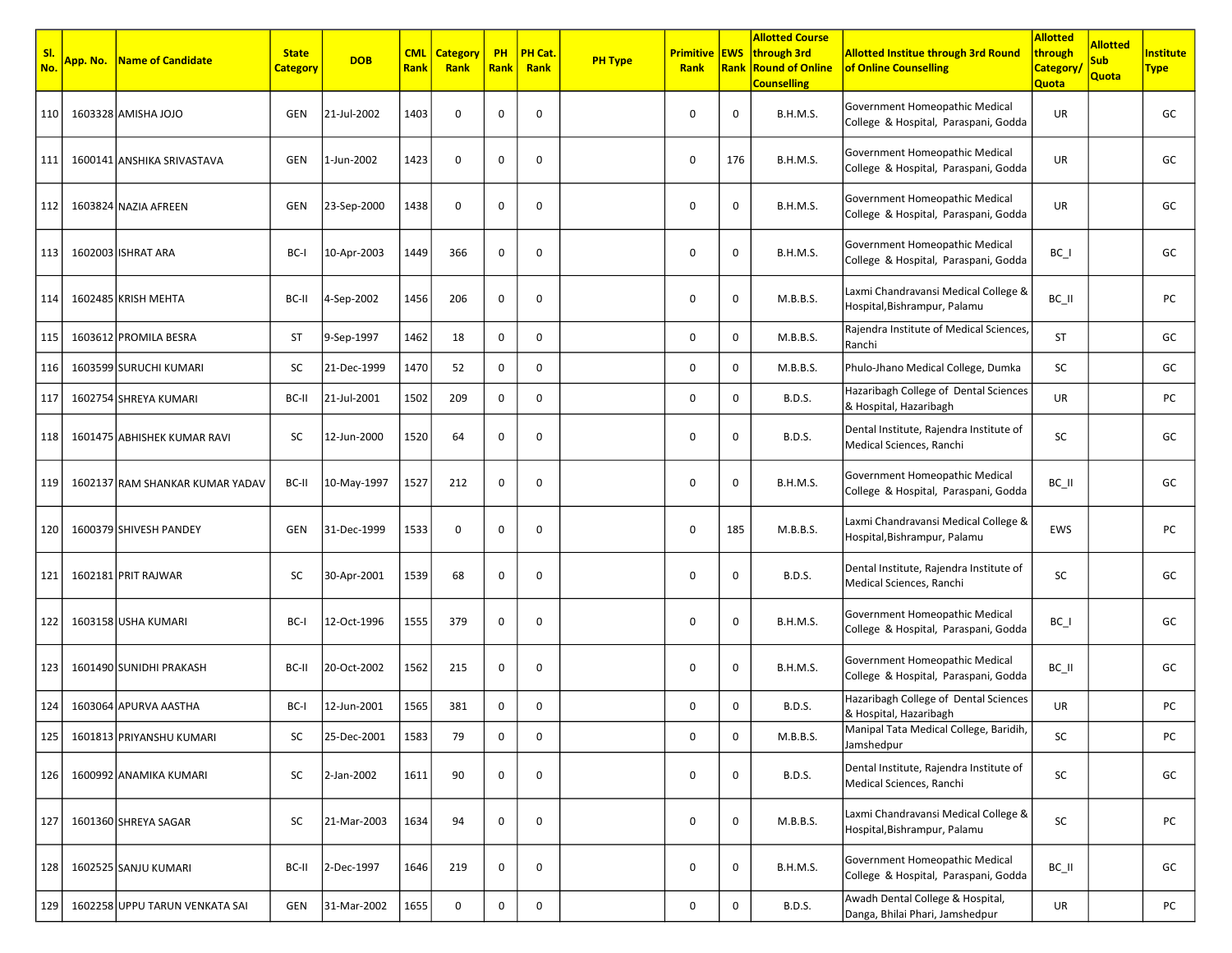| SI.<br>No. | <mark>App. No.</mark> | <b>Name of Candidate</b>    | <b>State</b><br><b>Category</b> | <b>DOB</b>  | <b>CML</b><br><b>Rank</b> | <b>Category</b><br>Rank | <b>PH</b><br><b>Rank</b> | PH Cat.<br>Rank | <b>PH Type</b> | <b>Primitive EWS</b><br>Rank | Rank        | <b>Allotted Course</b><br>through 3rd<br><b>Round of Online</b><br><b>Counselling</b> | <b>Allotted Institue through 3rd Round</b><br>of Online Counselling                   | <b>Allotted</b><br>through<br><b>Category</b><br><b>Quota</b> | <b>Allotted</b><br><b>Sub</b><br><b>Quota</b> | <b>nstitute</b><br><b>Type</b> |
|------------|-----------------------|-----------------------------|---------------------------------|-------------|---------------------------|-------------------------|--------------------------|-----------------|----------------|------------------------------|-------------|---------------------------------------------------------------------------------------|---------------------------------------------------------------------------------------|---------------------------------------------------------------|-----------------------------------------------|--------------------------------|
| 130        |                       | 1601006 MADHU RANI          | SC                              | 29-Mar-2000 | 1678                      | 106                     | 0                        | 0               |                | 0                            | $\mathbf 0$ | <b>B.H.M.S.</b>                                                                       | Government Homeopathic Medical<br>College & Hospital, Paraspani, Godda                | SC                                                            |                                               | GC                             |
| 131        |                       | 1600380 ELISHA MARDI        | ST                              | 2-Oct-2000  | 1710                      | 39                      | 0                        | 0               |                | $\mathbf 0$                  | 0           | M.B.B.S.                                                                              | Rajendra Institute of Medical Sciences,<br>Ranchi                                     | <b>ST</b>                                                     |                                               | GC                             |
| 132        |                       | 1601510 ISHA RANI TIGGA     | ST                              | 11-Oct-1999 | 1745                      | 47                      | 0                        | 0               |                | 0                            | $\mathbf 0$ | M.B.B.S.                                                                              | Mahatma Gandhi Memorial Medical<br>College, Jamshedpur                                | ST                                                            |                                               | GC                             |
| 133        |                       | 1600467 SUNARAM HEMBROM     | ST                              | 2-Mar-2002  | 1771                      | 55                      | 0                        | 0               |                | 0                            | $\mathbf 0$ | M.B.B.S.                                                                              | Mahatma Gandhi Memorial Medical<br>College, Jamshedpur                                | ST                                                            |                                               | GC                             |
| 134        | 1603504 RITIKA        |                             | GEN                             | 3-Feb-2001  | 1791                      | $\mathbf 0$             | 0                        | $\mathbf 0$     |                | $\mathbf 0$                  | $\mathbf 0$ | <b>B.D.S.</b>                                                                         | Hazaribagh College of Dental Sciences<br>& Hospital, Hazaribagh                       | UR                                                            |                                               | PC                             |
| 135        |                       | 1602038 UTKARSH PRASAD      | SC                              | 11-Nov-1999 | 1824                      | 127                     | 0                        | 0               |                | 0                            | 0           | M.B.B.S.                                                                              | Laxmi Chandravansi Medical College &<br>Hospital, Bishrampur, Palamu                  | SC                                                            |                                               | PC                             |
| 136        |                       | 1603082 KARAN KUMAR MUNDA   | <b>ST</b>                       | 1-Dec-2002  | 1840                      | 67                      | 0                        | 0               |                | $\mathbf 0$                  | $\mathbf 0$ | M.B.B.S.                                                                              | Shaheed Nirmal Mahto Medical<br>College, Dhanbad                                      | <b>ST</b>                                                     |                                               | GC                             |
| 137        | 1601800 MANASI        |                             | <b>GEN</b>                      | 14-Jan-2002 | 1841                      | $\mathbf 0$             | 0                        | 0               |                | 0                            | 206         | <b>B.H.M.S.</b>                                                                       | Government Homeopathic Medical<br>College & Hospital, Paraspani, Godda                | EWS                                                           |                                               | GC                             |
| 138        |                       | 1602557 AKASH DAS           | SC                              | 20-Jan-2000 | 1842                      | 129                     | 0                        | 0               |                | 0                            | 0           | <b>B.H.M.S.</b>                                                                       | Government Homeopathic Medical<br>College & Hospital, Paraspani, Godda                | SC                                                            |                                               | GC                             |
| 139        |                       | 1601848 SANDEEP KARMALI     | ST                              | 8-May-1999  | 1854                      | 72                      | 0                        | 0               |                | 0                            | 0           | M.B.B.S.                                                                              | Shaheed Nirmal Mahto Medical<br>College, Dhanbad                                      | ST                                                            |                                               | GC                             |
| 140        |                       | 1601673 MAMTA HEMBRAM       | ST                              | 14-Mar-2000 | 1855                      | 73                      | 0                        | 0               |                | $\mathbf 0$                  | $\mathbf 0$ | M.B.B.S.                                                                              | Shaheed Nirmal Mahto Medical<br>College, Dhanbad                                      | ST                                                            |                                               | GC                             |
| 141        |                       | 1600978 VARSHA KACHHAP      | <b>ST</b>                       | 12-Oct-1999 | 1896                      | 80                      | 0                        | 0               |                | $\mathbf 0$                  | $\mathbf 0$ | M.B.B.S.                                                                              | Sheikh Bhikhari Medical College,<br>Hazaribagh                                        | <b>ST</b>                                                     |                                               | GC                             |
| 142        |                       | 1602221 SHWETA BARA         | ST                              | 17-Apr-1998 | 1906                      | 86                      | 0                        | 0               |                | 0                            | $\mathbf 0$ | M.B.B.S.                                                                              | Sheikh Bhikhari Medical College,<br>Hazaribagh                                        | <b>ST</b>                                                     |                                               | GC                             |
| 143        | 1602923 SHREYA        |                             | GEN                             | 15-Mar-1999 | 1915                      | 0                       | 0                        | 0               |                | 0                            | 0           | <b>B.H.M.S.</b>                                                                       | Arogyam Homeopathic Medical<br>College and Hospital, Kutchery Road,<br>Jhalua, Garhwa | UR                                                            |                                               | PC                             |
| 144        |                       | 1601729 NAYAN HARSH KUJUR   | ST                              | 5-Feb-2001  | 1916                      | 88                      | 0                        | 0               |                | $\mathbf 0$                  | 0           | M.B.B.S.                                                                              | Sheikh Bhikhari Medical College,<br>Hazaribagh                                        | ST                                                            |                                               | GC                             |
| 145        |                       | 1601194 UPASANA BESRA       | ST                              | 11-Apr-2002 | 1917                      | 89                      | 0                        | 0               |                | 0                            | 0           | M.B.B.S.                                                                              | Sheikh Bhikhari Medical College,<br>Hazaribagh                                        | <b>ST</b>                                                     |                                               | GC                             |
| 146        |                       | 1601502 NIHARIKA NISHA      | SC                              | 8-Aug-2000  | 1933                      | 138                     | 0                        | 0               |                | 0                            | 0           | <b>B.D.S.</b>                                                                         | Awadh Dental College & Hospital,<br>Danga, Bhilai Phari, Jamshedpur                   | UR                                                            |                                               | PC                             |
| 147        |                       | 1600297 ROSHAN KUMAR DAS    | SC                              | 2-Mar-2001  | 1945                      | 139                     |                          | 0               |                | 0                            |             | <b>B.H.M.S.</b>                                                                       | Government Homeopathic Medical<br>College & Hospital, Paraspani, Godda                | SC                                                            |                                               | GC                             |
| 148        |                       | 1601562 RICHA RANI          | SC                              | 2-Mar-1995  | 1946                      | 140                     | 0                        | 0               |                | $\mathbf 0$                  | 0           | M.B.B.S.                                                                              | Laxmi Chandravansi Medical College &<br>Hospital, Bishrampur, Palamu                  | SC                                                            |                                               | PC                             |
| 149        |                       | 1602785 ASHA RANI           | BC-II                           | 17-Sep-2000 | 1989                      | 257                     | 0                        | 0               |                | 0                            | $\mathbf 0$ | <b>B.D.S.</b>                                                                         | Hazaribagh College of Dental Sciences<br>& Hospital, Hazaribagh                       | UR                                                            |                                               | PC                             |
| 150        |                       | 1603065 PUSHPA KUMARI       | SC                              | 3-Jan-2000  | 2014                      | 149                     | 0                        | 0               |                | $\mathbf 0$                  | $\mathbf 0$ | <b>B.H.M.S.</b>                                                                       | Government Homeopathic Medical<br>College & Hospital, Paraspani, Godda                | SC                                                            |                                               | GC                             |
| 151        |                       | 1601153 PUJA KUMARI         | BC-II                           | 27-Oct-2000 | 2025                      | 259                     | 0                        | 0               |                | 0                            | $\mathbf 0$ | <b>B.D.S.</b>                                                                         | Hazaribagh College of Dental Sciences<br>& Hospital, Hazaribagh                       | UR                                                            |                                               | PC                             |
| 152        |                       | 1602917 NIHAL SWAPNIL KUJUR | ST                              | 3-Sep-1998  | 2037                      | 129                     | 0                        | $\mathbf 0$     |                | $\mathbf 0$                  | $\mathbf 0$ | M.B.B.S.                                                                              | Mednirai Medical College, Palamu                                                      | ST                                                            |                                               | GC                             |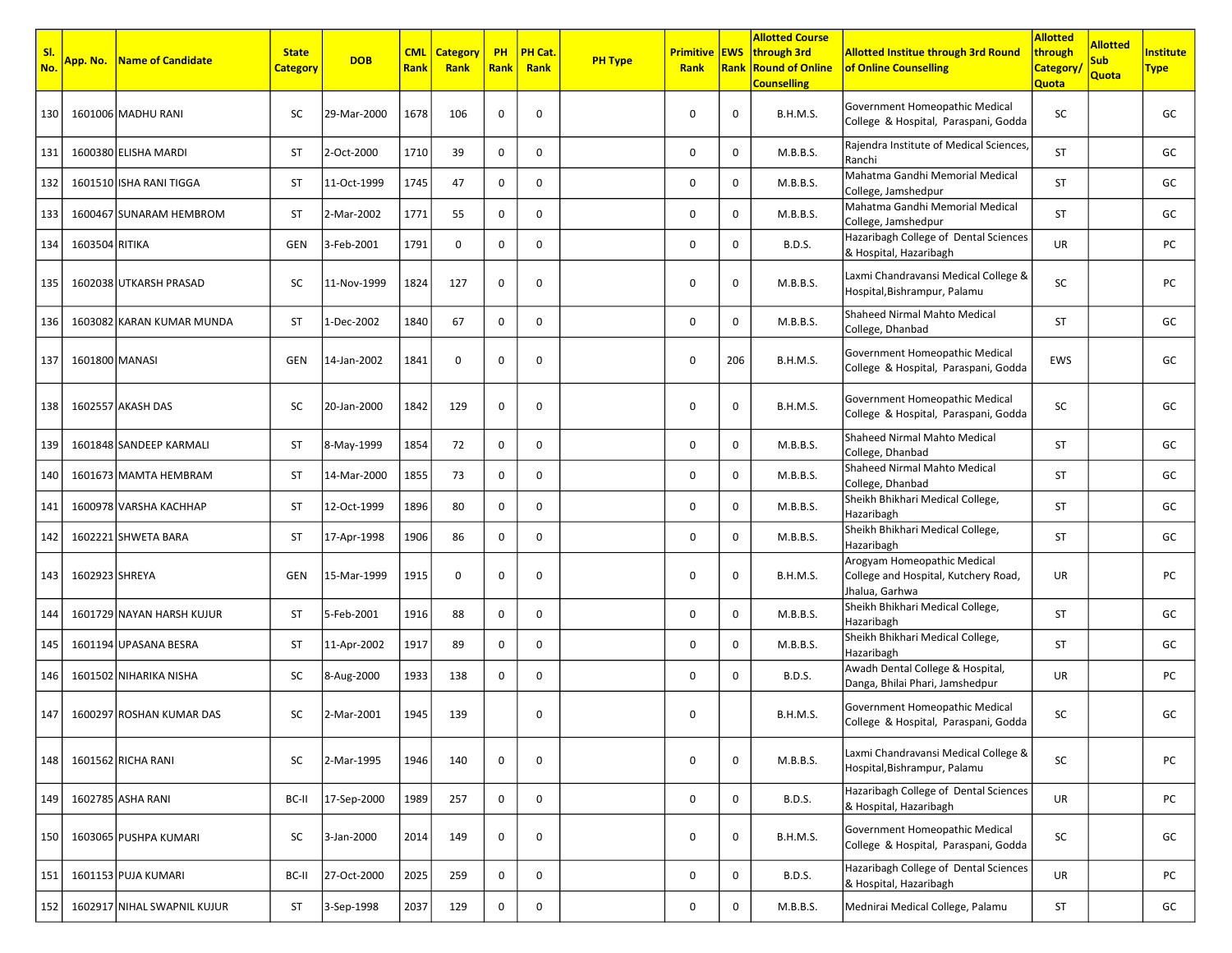| SI.<br>No. | App. No. | Name of Candidate                  | <b>State</b><br><b>Category</b> | <b>DOB</b>  | <b>CML</b><br>Rank | <b>Category</b><br>Rank | <b>PH</b><br><b>Rank</b> | PH Cat.<br>Rank | <b>PH Type</b> | <b>Primitive EWS</b><br>Rank |              | <b>Allotted Course</b><br>through 3rd<br><b>Rank Round of Online</b><br><b>Counselling</b> | <b>Allotted Institue through 3rd Round</b><br>of Online Counselling                   | <b>Allotted</b><br>through<br><b>Category</b><br>Quota | <b>Allotted</b><br><b>Sub</b><br>Quota | <b>Institute</b><br><b>Type</b> |
|------------|----------|------------------------------------|---------------------------------|-------------|--------------------|-------------------------|--------------------------|-----------------|----------------|------------------------------|--------------|--------------------------------------------------------------------------------------------|---------------------------------------------------------------------------------------|--------------------------------------------------------|----------------------------------------|---------------------------------|
| 153        |          | 1601404 VARUN BAJRANG ORAON        | <b>ST</b>                       | 13-Apr-2001 | 2056               | 135                     | 0                        | 0               |                | 0                            | 0            | M.B.B.S.                                                                                   | Phulo-Jhano Medical College, Dumka                                                    | <b>ST</b>                                              |                                        | GC                              |
| 154        |          | 1600365 OPEL JHONSON MARANDI       | ST                              | 13-Jul-2001 | 2066               | 137                     | 0                        | 0               |                | 0                            | $\mathbf 0$  | M.B.B.S.                                                                                   | Mednirai Medical College, Palamu                                                      | ST                                                     |                                        | GC                              |
| 155        |          | 1602943 MAYURI SUSHANT             | SC                              | 11-Mar-2001 | 2070               | 162                     | 0                        | 0               |                | 0                            | 0            | <b>B.D.S.</b>                                                                              | Vananchal Dental College & Hospital,<br>Garhwa                                        | UR                                                     |                                        | PC                              |
| 156        |          | 1601041 TANNU MAHUKAL              | ST                              | 10-Jul-2001 | 2074               | 138                     | 0                        | 0               |                | 0                            | 0            | M.B.B.S.                                                                                   | Phulo-Jhano Medical College, Dumka                                                    | ST                                                     |                                        | GC                              |
| 157        |          | 1602084 NISHI SURIN                | <b>ST</b>                       | 10-Nov-2000 | 2075               | 139                     | 0                        | 0               |                | 0                            | $\mathbf 0$  | M.B.B.S.                                                                                   | Phulo-Jhano Medical College, Dumka                                                    | ST                                                     |                                        | GC                              |
| 158        |          | 1601008 ANKUR KHALKHO              | <b>ST</b>                       | 8-Jan-2002  | 2077               | 140                     | $\mathbf 0$              | 0               |                | 0                            | $\mathbf 0$  | M.B.B.S.                                                                                   | Phulo-Jhano Medical College, Dumka                                                    | <b>ST</b>                                              |                                        | GC                              |
| 159        |          | 1603141 VISMRITY SIRMOUR           | GEN                             | 22-Jul-2000 | 2089               | 0                       | 0                        | 0               |                | 0                            | 214          | <b>B.H.M.S.</b>                                                                            | Government Homeopathic Medical<br>College & Hospital, Paraspani, Godda                | <b>EWS</b>                                             |                                        | GC                              |
| 160        |          | 1600842 SWETLANA MELGANDI          | <b>ST</b>                       | 23-Sep-2000 | 2092               | 145                     | 0                        | 0               |                | 0                            | $\mathbf 0$  | <b>B.D.S.</b>                                                                              | Dental Institute, Rajendra Institute of<br>Medical Sciences, Ranchi                   | ST                                                     |                                        | GC                              |
| 161        |          | 1601699 PURBASA MANDAL             | BC-I                            | 30-Nov-2001 | 2124               | 449                     | 0                        | 0               |                | 0                            | 0            | <b>B.D.S.</b>                                                                              | Hazaribagh College of Dental Sciences<br>& Hospital, Hazaribagh                       | <b>UR</b>                                              |                                        | PC                              |
| 162        |          | 1601533 BARKHA HENA BILUNG         | <b>ST</b>                       | 22-Jan-1999 | 2134               | 160                     | 0                        | 0               |                | 0                            | 0            | <b>B.D.S.</b>                                                                              | Dental Institute, Rajendra Institute of<br>Medical Sciences, Ranchi                   | ST                                                     |                                        | GC                              |
| 163        |          | 1600247 POOJA KUMARI MAHATO        | BC-I                            | 14-Apr-1999 | 2157               | 453                     | 0                        | 0               |                | 0                            | $\mathbf 0$  | <b>B.D.S.</b>                                                                              | Vananchal Dental College & Hospital,<br>Garhwa                                        | <b>UR</b>                                              |                                        | PC                              |
| 164        |          | 1602891 ANISHA KUMARI              | GEN                             | 11-Jul-2001 | 2159               | 0                       | 0                        | 0               |                | 0                            | 218          | B.H.M.S.                                                                                   | Government Homeopathic Medical<br>College & Hospital, Paraspani, Godda                | <b>EWS</b>                                             |                                        | GC                              |
| 165        |          | 1602946 LAXMI KUMARI               | BC-II                           | 18-Sep-1998 | 2196               | 265                     | 0                        | 0               |                | 0                            | 0            | <b>B.D.S.</b>                                                                              | Hazaribagh College of Dental Sciences<br>& Hospital, Hazaribagh                       | <b>UR</b>                                              |                                        | PC                              |
| 166        |          | 1602715 SOURABH KUMAR              | SC                              | 20-Feb-1998 | 2206               | 184                     | 0                        | 0               |                | 0                            | $\mathbf 0$  | <b>B.H.M.S.</b>                                                                            | Arogyam Homeopathic Medical<br>College and Hospital, Kutchery Road,<br>Jhalua, Garhwa | <b>UR</b>                                              |                                        | PC                              |
| 167        |          | 1600742 MANILA SINGH KUNTIA        | ST                              | 29-Dec-2002 | 2215               | 195                     | 0                        | 0               |                | 0                            | $\mathbf 0$  | <b>B.D.S.</b>                                                                              | Dental Institute, Rajendra Institute of<br>Medical Sciences, Ranchi                   | ST                                                     |                                        | GC                              |
| 168        |          | 1601874 SABA AMBER                 | BC-I                            | 26-Dec-2001 | 2216               | 458                     | $\mathbf 0$              | 0               |                | 0                            | $\mathbf{0}$ | <b>B.D.S.</b>                                                                              | Hazaribagh College of Dental Sciences<br>& Hospital, Hazaribagh                       | UR                                                     |                                        | PC                              |
| 169        |          | 1603095 SANA NAZ                   | GEN                             | 17-Feb-2001 | 2217               | 0                       | 0                        | 0               |                | 0                            | 0            | <b>B.D.S.</b>                                                                              | Awadh Dental College & Hospital,<br>Danga, Bhilai Phari, Jamshedpur                   | <b>UR</b>                                              |                                        | PC                              |
|            |          | 170   1602502 BHUBANESHWARI LAGURI | <b>ST</b>                       | 29-Sep-1998 | 2221               | 196                     | 0                        | 0               |                | 0                            | 0            | M.B.B.S.                                                                                   | Laxmi Chandravansi Medical College &<br>Hospital, Bishrampur, Palamu                  | ST                                                     |                                        | PC                              |
| 171        |          | 1602126 RITIK KUMAR SINHA          | GEN                             | 23-Mar-2001 | 2231               | 0                       | 0                        | 0               |                | 0                            | 0            | <b>B.D.S.</b>                                                                              | Hazaribagh College of Dental Sciences<br>& Hospital, Hazaribagh                       | UR                                                     |                                        | PC                              |
| 172        |          | 1604105 SHOBHA KUMARI              | ST                              | 29-Jun-2002 | 2234               | 201                     |                          | 0               |                | 0                            |              | <b>B.D.S.</b>                                                                              | Dental Institute, Rajendra Institute of<br>Medical Sciences, Ranchi                   | ST                                                     |                                        | GC                              |
| 173        |          | 1601909 SHIBA ASHRAF               | GEN                             | 20-Dec-2001 | 2240               | 0                       | 0                        | 0               |                | 0                            | 0            | <b>B.D.S.</b>                                                                              | Vananchal Dental College & Hospital,<br>Garhwa                                        | UR                                                     |                                        | PC                              |
| 174        |          | 1601797 KAMLESH KUMAR DAS          | SC                              | 4-Jan-1999  | 2247               | 186                     | 0                        | 0               |                | 0                            | 0            | <b>B.D.S.</b>                                                                              | Hazaribagh College of Dental Sciences<br>& Hospital, Hazaribagh                       | UR                                                     |                                        | PC                              |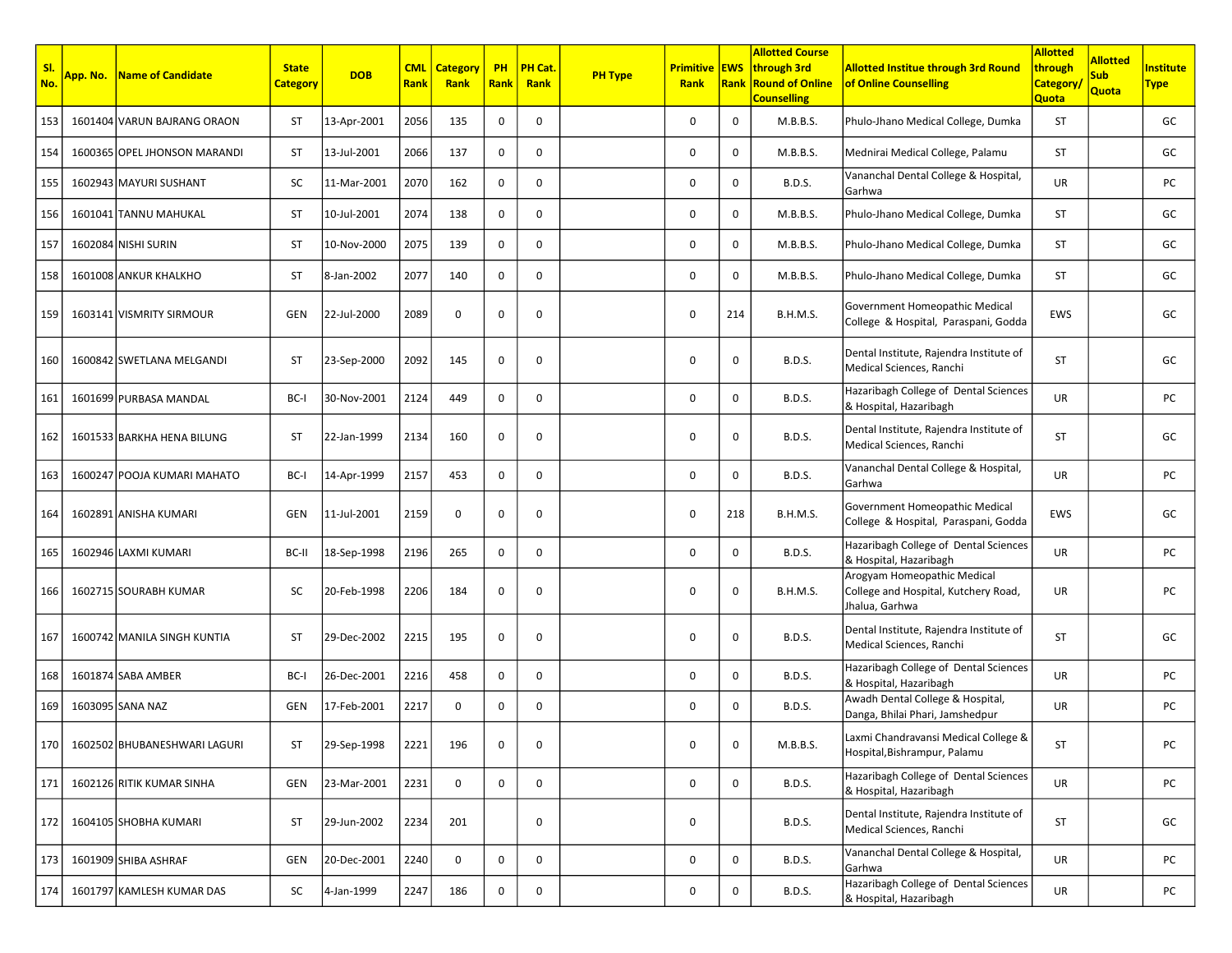| -SI.<br>No. |                | <b>App. No.   Name of Candidate</b> | <b>State</b><br><b>Category</b> | <b>DOB</b>  | <b>CML</b><br>Rank | <b>Category</b><br>Rank | <b>PH</b><br><b>Rank</b> | PH Cat.<br>Rank | <b>PH Type</b>                                  | <b>Primitive EWS</b><br>Rank | Rank        | <b>Allotted Course</b><br>through 3rd<br><b>Round of Online</b><br><b>Counselling</b> | <b>Allotted Institue through 3rd Round</b><br>of Online Counselling                   | <b>Allotted</b><br>through<br><b>Category</b><br><b>Quota</b> | <b>Allotted</b><br><b>Sub</b><br>Quota | <b>nstitute</b><br><b>Type</b> |
|-------------|----------------|-------------------------------------|---------------------------------|-------------|--------------------|-------------------------|--------------------------|-----------------|-------------------------------------------------|------------------------------|-------------|---------------------------------------------------------------------------------------|---------------------------------------------------------------------------------------|---------------------------------------------------------------|----------------------------------------|--------------------------------|
| 175         |                | 1600954 RIYA RANJAN                 | ST                              | 29-Nov-1998 | 2256               | 210                     | 0                        | 0               |                                                 | $\mathbf 0$                  | 0           | <b>B.D.S.</b>                                                                         | Dental Institute, Rajendra Institute of<br>Medical Sciences, Ranchi                   | <b>ST</b>                                                     |                                        | GC                             |
| 176         |                | 1601564 JYOTI TIRKEY                | ST                              | 18-May-2000 | 2279               | 223                     | 0                        | 0               |                                                 | 0                            | 0           | <b>B.D.S.</b>                                                                         | Dental Institute, Rajendra Institute of<br>Medical Sciences, Ranchi                   | <b>ST</b>                                                     |                                        | GC                             |
| 177         |                | 1602987 PRIYA PATEL                 | BC-I                            | 9-Sep-1997  | 2282               | 463                     | 0                        | 0               |                                                 | 0                            | 0           | <b>B.D.S.</b>                                                                         | Hazaribagh College of Dental Sciences<br>& Hospital, Hazaribagh                       | <b>UR</b>                                                     |                                        | PC                             |
| 178         |                | 1603322 PRIYAM PIYUSH               | GEN                             | 26-Oct-2001 | 2284               | $\mathbf 0$             | 3                        | 0               | <b>B-DEAFNESS AND</b><br><b>HARD OF HEARING</b> | $\mathbf 0$                  | 0           | M.B.B.S.                                                                              | Shaheed Nirmal Mahto Medical<br>College, Dhanbad                                      | PH HI                                                         | <b>UR</b>                              | GC                             |
| 179         |                | 1603281 NEROLI XALXO                | ST                              | 10-Sep-1998 | 2296               | 230                     | 0                        | $\mathbf 0$     |                                                 | $\mathbf 0$                  | 0           | <b>B.H.M.S.</b>                                                                       | Government Homeopathic Medical<br>College & Hospital, Paraspani, Godda                | <b>ST</b>                                                     |                                        | GC                             |
| 180         |                | 1600666 HEMA MANORAMA TIGGA         | ST                              | 1-May-2001  | 2304               | 233                     | 0                        | 0               |                                                 | 0                            | 0           | <b>B.D.S.</b>                                                                         | Dental Institute, Rajendra Institute of<br>Medical Sciences, Ranchi                   | <b>ST</b>                                                     |                                        | GC                             |
| 181         |                | 1601583 ANUTARA SOREN               | ST                              | 7-Sep-2001  | 2315               | 239                     | 0                        | 0               |                                                 | 0                            | 0           | <b>B.D.S.</b>                                                                         | Dental Institute, Rajendra Institute of<br>Medical Sciences, Ranchi                   | <b>ST</b>                                                     |                                        | GC                             |
| 182         |                | 1603167 PRAMEET HORO                | ST                              | 19-Sep-1999 | 2329               | 245                     | 0                        | $\mathbf 0$     |                                                 | $\mathbf 0$                  | $\mathbf 0$ | M.B.B.S.                                                                              | Manipal Tata Medical College, Baridih,<br>Jamshedpur                                  | ST                                                            |                                        | PC                             |
| 183         |                | 1600645 ANGEL NEHA KERKETTA         | ST                              | 19-Oct-1999 | 2330               | 246                     | 0                        | 0               |                                                 | 0                            | 0           | M.B.B.S.                                                                              | Manipal Tata Medical College, Baridih,<br>Jamshedpur                                  | ST                                                            |                                        | PC                             |
| 184         |                | 1601509 KUNAL KUMAR GOND            | ST                              | 21-Feb-1998 | 2332               | 248                     | 0                        | 0               |                                                 | 0                            | 0           | M.B.B.S.                                                                              | Laxmi Chandravansi Medical College &<br>Hospital, Bishrampur, Palamu                  | <b>ST</b>                                                     |                                        | PC                             |
| 185         |                | 1603643 USHA BHARTI PRAKASH         | SC                              | 5-Jan-2000  | 2376               | 208                     | 0                        | 0               |                                                 | 0                            | 0           | <b>B.D.S.</b>                                                                         | Vananchal Dental College & Hospital,<br>Garhwa                                        | UR                                                            |                                        | PC                             |
| 186         |                | 1602013 RICKY NISHANT               | SC                              | 27-Sep-2002 | 2380               | 210                     | 0                        | 0               |                                                 | 0                            | 0           | <b>B.D.S.</b>                                                                         | Hazaribagh College of Dental Sciences<br>& Hospital, Hazaribagh                       | UR                                                            |                                        | PC                             |
| 187         | 1603623 SHRUTI |                                     | SC                              | 9-Aug-2000  | 2384               | 211                     | 0                        | 0               |                                                 | 0                            | 0           | <b>B.D.S.</b>                                                                         | Hazaribagh College of Dental Sciences<br>& Hospital, Hazaribagh                       | UR                                                            |                                        | PC                             |
| 188         |                | 1601872 YOGESH KUMAR                | SC                              | 3-Apr-1999  | 2389               | 212                     | 0                        | 0               |                                                 | 0                            | 0           | <b>B.D.S.</b>                                                                         | Vananchal Dental College & Hospital,<br>Garhwa                                        | UR                                                            |                                        | PC                             |
| 189         |                | 1602116 PRIYANKA ORAON              | ST                              | 1-Dec-1999  | 2398               | 275                     | 0                        | 0               |                                                 | 0                            | 0           | <b>B.H.M.S.</b>                                                                       | Government Homeopathic Medical<br>College & Hospital, Paraspani, Godda                | ST                                                            |                                        | GC                             |
| 190         |                | 1600084 PRERNA RAJ                  | GEN                             | 21-Mar-2001 | 2402               | 0                       |                          | 0               |                                                 | 0                            |             | <b>B.D.S.</b>                                                                         | Hazaribagh College of Dental Sciences<br>& Hospital, Hazaribagh                       | UR                                                            |                                        | PC                             |
| 191         |                | 1601299 NAMRATA TIRKEY              | ST                              | 4-May-1998  | 2412               | 285                     | 0                        | 0               |                                                 | 0                            | 0           | <b>B.H.M.S.</b>                                                                       | Government Homeopathic Medical<br>College & Hospital, Paraspani, Godda                | ST                                                            |                                        | GC                             |
| 192         |                | 1602753 ANUPA BHENGRA               | <b>ST</b>                       | 2-Dec-2002  | 2416               | 286                     | 0                        | 0               |                                                 | $\mathbf 0$                  | $\mathbf 0$ | <b>B.H.M.S.</b>                                                                       | Government Homeopathic Medical<br>College & Hospital, Paraspani, Godda                | ST                                                            |                                        | GC                             |
| 193         |                | 1601501 KUSUM KUMARI MEHTA          | BC-II                           | 19-Nov-2001 | 2473               | 288                     | 0                        | 0               |                                                 | 0                            | 0           | <b>B.H.M.S.</b>                                                                       | Arogyam Homeopathic Medical<br>College and Hospital, Kutchery Road,<br>Jhalua, Garhwa | UR                                                            |                                        | PC                             |
| 194         |                | 1604203 RUPA KUMARI                 | GEN                             | 10-Feb-2002 | 2477               | 0                       |                          | 0               |                                                 | 0                            | 228         | <b>B.D.S.</b>                                                                         | Hazaribagh College of Dental Sciences<br>& Hospital, Hazaribagh                       | UR                                                            |                                        | PC                             |
| 195         |                | 1601610 ABHISHEK EKKA               | ST                              | 6-Jun-2001  | 2495               | 320                     | 0                        | 0               |                                                 | 0                            | 0           | <b>B.H.M.S.</b>                                                                       | Government Homeopathic Medical<br>College & Hospital, Paraspani, Godda                | ST                                                            |                                        | GC                             |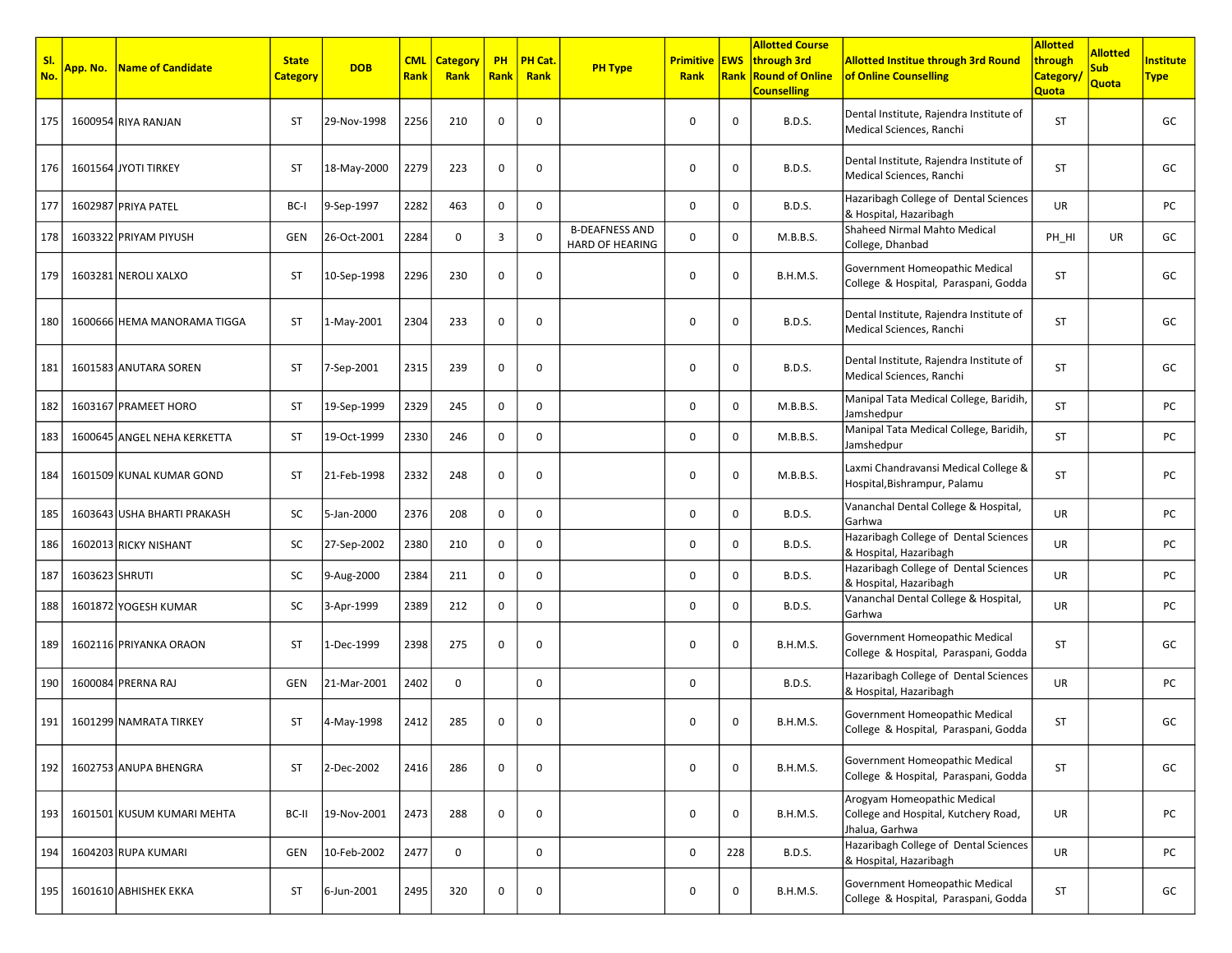| SI.<br>No. | App. No. | <b>Name of Candidate</b>     | <b>State</b><br><b>Category</b> | <b>DOB</b>  | <b>CML</b><br>Rank | <b>Category</b><br>Rank | <b>PH</b><br><b>Rank</b> | PH Cat.<br>Rank | <b>PH Type</b> | <b>Primitive EWS</b><br>Rank | Rank         | <b>Allotted Course</b><br>through 3rd<br><b>Round of Online</b><br><b>Counselling</b> | <b>Allotted Institue through 3rd Round</b><br>of Online Counselling    | <b>Allotted</b><br>through<br><b>Category</b><br><b>Quota</b> | <b>Allotted</b><br><b>Sub</b><br>Quota | Institute<br>Type |
|------------|----------|------------------------------|---------------------------------|-------------|--------------------|-------------------------|--------------------------|-----------------|----------------|------------------------------|--------------|---------------------------------------------------------------------------------------|------------------------------------------------------------------------|---------------------------------------------------------------|----------------------------------------|-------------------|
| 196        |          | 1600560 DEEPAK SOREN         | <b>ST</b>                       | 21-Jul-1998 | 2507               | 324                     | 0                        | 0               |                | $\mathbf 0$                  | $\mathbf 0$  | M.B.B.S.                                                                              | Laxmi Chandravansi Medical College &<br>Hospital, Bishrampur, Palamu   | ST                                                            |                                        | PC                |
| 197        |          | 1603821 SHRUTI SHUKLA        | <b>GEN</b>                      | 3-Jul-2001  | 2524               | $\mathbf 0$             |                          | $\mathbf 0$     |                | $\mathbf 0$                  |              | <b>B.D.S.</b>                                                                         | Awadh Dental College & Hospital,<br>Danga, Bhilai Phari, Jamshedpur    | UR                                                            |                                        | PC                |
| 198        |          | 1602322 PALLAWI SAH          | GEN                             | 4-Aug-2000  | 2553               | 0                       | 0                        | 0               |                | 0                            | 0            | <b>B.D.S.</b>                                                                         | Hazaribagh College of Dental Sciences<br>& Hospital, Hazaribagh        | UR                                                            |                                        | PC                |
| 199        |          | 1600493 VISHAL MURMU         | ST                              | 29-Dec-2001 | 2559               | 345                     | 0                        | $\mathbf 0$     |                | 0                            | $\mathbf 0$  | <b>B.H.M.S.</b>                                                                       | Government Homeopathic Medical<br>College & Hospital, Paraspani, Godda | ST                                                            |                                        | GC                |
| 200        |          | 1601717 ABIGAIL NIDHI XALXO  | ST                              | 8-Feb-2000  | 2565               | 346                     | 0                        | $\mathbf 0$     |                | 0                            | $\mathbf 0$  | M.B.B.S.                                                                              | Laxmi Chandravansi Medical College &<br>Hospital, Bishrampur, Palamu   | ST                                                            |                                        | PC                |
| 201        |          | 1600294 SHREYA KIRO          | ST                              | 12-Sep-1998 | 2568               | 349                     | 0                        | 0               |                | $\mathbf 0$                  | 0            | M.B.B.S.                                                                              | Laxmi Chandravansi Medical College &<br>Hospital, Bishrampur, Palamu   | ST                                                            |                                        | PC                |
| 202        |          | 1604151 KUMARI SONAL RAVI    | SC                              | 3-Sep-1999  | 2596               | 247                     |                          | $\mathbf 0$     |                | $\mathbf 0$                  |              | <b>B.D.S.</b>                                                                         | Awadh Dental College & Hospital,<br>Danga, Bhilai Phari, Jamshedpur    | UR                                                            |                                        | PC                |
| 203        |          | 1600512 PRIYANKA MURMU       | ST                              | 29-Oct-2002 | 2607               | 364                     | 0                        | 0               |                | 0                            | 0            | <b>B.H.M.S.</b>                                                                       | Government Homeopathic Medical<br>College & Hospital, Paraspani, Godda | ST                                                            |                                        | GC                |
| 204        |          | 1603512 SAGAR KUMAR VERMA    | GEN                             | 15-Feb-2002 | 2636               | $\mathbf 0$             | 0                        | $\mathbf 0$     |                | $\mathbf 0$                  | $\mathbf 0$  | <b>B.D.S.</b>                                                                         | Hazaribagh College of Dental Sciences<br>& Hospital, Hazaribagh        | UR                                                            |                                        | PC                |
| 205        |          | 1601209 ANISHA TUDU          | ST                              | 30-Nov-1999 | 2654               | 383                     |                          | 0               |                | $\mathbf 0$                  |              | <b>B.D.S.</b>                                                                         | Awadh Dental College & Hospital,<br>Danga, Bhilai Phari, Jamshedpur    | UR                                                            |                                        | PC                |
| 206        |          | 1600049 LAKRA ASHY           | <b>ST</b>                       | 13-Feb-2003 | 2655               | 384                     | $\mathbf 0$              | 0               |                | $\mathbf 0$                  | 0            | <b>B.H.M.S.</b>                                                                       | Government Homeopathic Medical<br>College & Hospital, Paraspani, Godda | ST                                                            |                                        | GC                |
| 207        |          | 1603165 BHAVYA PRIYA         | GEN                             | 1-Oct-2001  | 2659               | $\mathbf 0$             | 0                        | $\mathbf 0$     |                | 0                            | 0            | <b>B.D.S.</b>                                                                         | Awadh Dental College & Hospital,<br>Danga, Bhilai Phari, Jamshedpur    | UR                                                            |                                        | PC                |
| 208        |          | 1603195 PRITI ANAND          | SC                              | 11-Feb-1993 | 2676               | 254                     | 0                        | $\mathbf 0$     |                | $\mathbf 0$                  | $\mathsf{O}$ | <b>B.D.S.</b>                                                                         | Hazaribagh College of Dental Sciences<br>& Hospital, Hazaribagh        | UR                                                            |                                        | PC                |
| 209        |          | 1602549 TRIPTI TANVI HANSDA  | ST                              | 18-Jan-1999 | 2680               | 397                     | 0                        | 0               |                | 0                            | 0            | <b>B.H.M.S.</b>                                                                       | Government Homeopathic Medical<br>College & Hospital, Paraspani, Godda | ST                                                            |                                        | GC                |
| 210        |          | 1603297 SANJANA SAHADEB      | GEN                             | 3-Sep-2002  | 2699               | 0                       | 0                        | $\mathbf 0$     |                | $\mathbf 0$                  | $\mathbf 0$  | <b>B.D.S.</b>                                                                         | Hazaribagh College of Dental Sciences<br>& Hospital, Hazaribagh        | UR                                                            |                                        | PC                |
| 211        |          | 1601630 RISHU KUMARI         | <b>ST</b>                       | 19-Feb-1997 | 2705               | 414                     | 0                        | 0               |                | $\mathbf 0$                  | 0            | <b>B.H.M.S.</b>                                                                       | Government Homeopathic Medical<br>College & Hospital, Paraspani, Godda | ST                                                            |                                        | GC                |
|            |          | 212 1602760 KISLAY SINGH     |                                 | 30-Sep-1997 | 2708               | 415                     |                          |                 |                | 0                            | 0            | B.H.M.S.                                                                              | Government Homeopathic Medical<br>College & Hospital, Paraspani, Godda | ST                                                            |                                        | GC                |
| 213        |          | 1601864 MINI KUMARI          | ST                              | 11-Aug-1998 | 2711               | 416                     | 0                        | 0               |                | 0                            | 0            | <b>B.H.M.S.</b>                                                                       | Government Homeopathic Medical<br>College & Hospital, Paraspani, Godda | ST                                                            |                                        | GC                |
| 214        |          | 1603785 PUNAM CHHAYA HANSDAK | ST                              | 9-Jan-1997  | 2733               | 429                     | 0                        | 0               |                | $\mathbf 0$                  | $\mathbf 0$  | <b>B.H.M.S.</b>                                                                       | Government Homeopathic Medical<br>College & Hospital, Paraspani, Godda | ST                                                            |                                        | GC                |
| 215        |          | 1601818 ANU KUMARI           | SC                              | 3-Apr-1999  | 2748               | 259                     | 0                        | 0               |                | $\mathbf 0$                  | 0            | <b>B.D.S.</b>                                                                         | Vananchal Dental College & Hospital,<br>Garhwa                         | <b>UR</b>                                                     |                                        | PC                |
| 216        |          | 1600466 PRATIBHA KUMARI      | GEN                             | 12-Apr-2001 | 2759               | 0                       | $\mathbf 0$              | 0               |                | 0                            | 0            | <b>B.D.S.</b>                                                                         | Hazaribagh College of Dental Sciences<br>& Hospital, Hazaribagh        | UR                                                            |                                        | PC                |